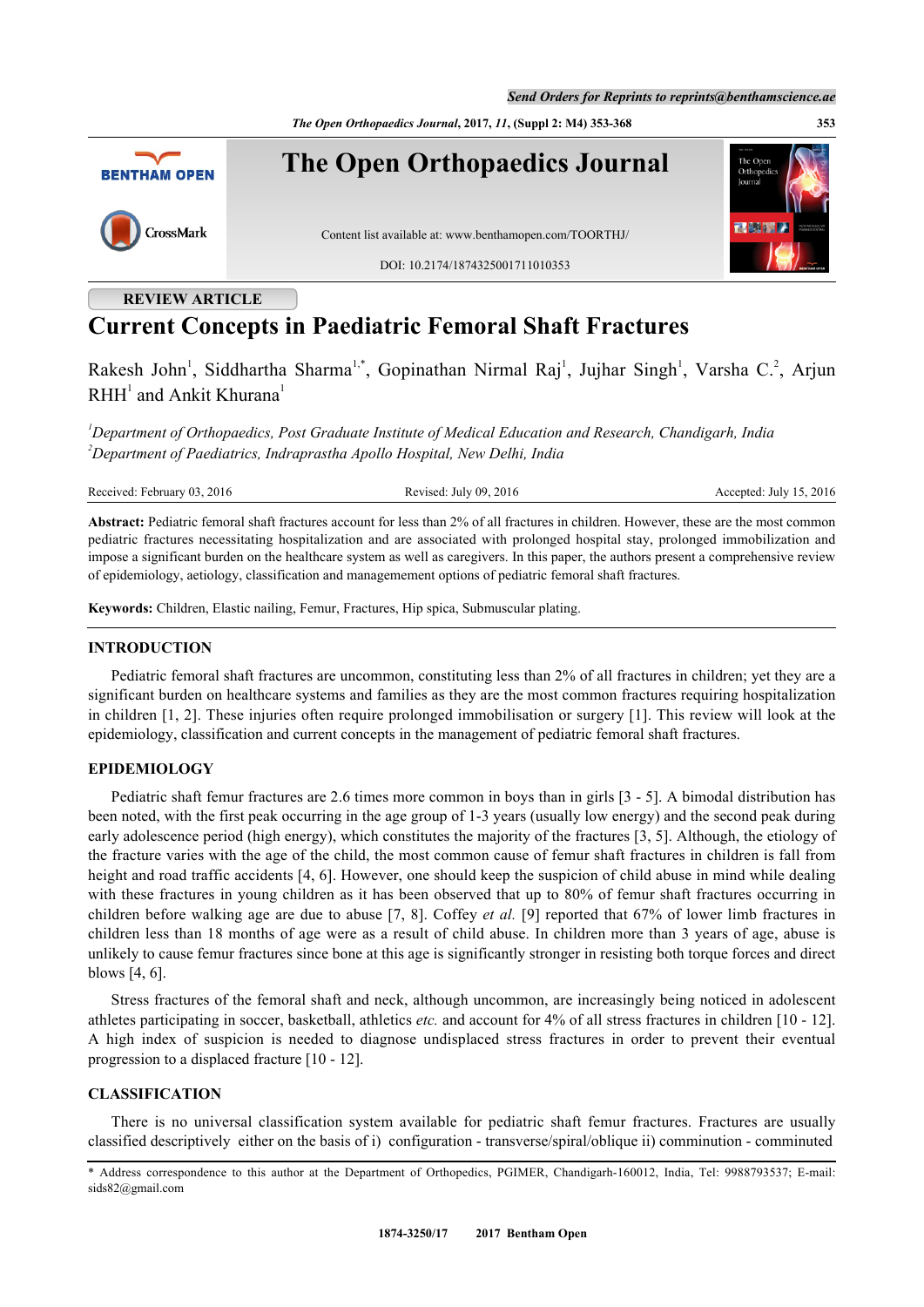or non-comminuted and iii) presence/absence of soft tissue coverage around fracture- open/closed. The most common type of fracture is a simple, transverse, non-comminuted, diaphyseal fracture accounting for more than 50% of the cases [\[1](#page-10-0)].

According to the AO (Arbeitsgemeineschaft fur Osteosynthesefragen) paediatric comprehensive classification of long bone fractures, shaft femur fractures are classified as category 32-D [[13](#page-10-11)]. Sub-categories 32- D 4.1 (complete transverse with an obliquity of 30º or less) and 32-D 5.1 (complete oblique or spiral more than 30) are simple fractures whereas subcategories 32-D 4.2 (multi-fragmentary transverse 30 or less) and 32-D 5.2 (multi-fragmentary oblique or spiral more than 30) are unstable patterns [\[13](#page-10-11)].

## **MANAGEMENT**

Pediatric femur shaft fractures tend to unite rapidly and have a tremendous remodelling potential. Consequently, a wide range of deformity of the initial healed bone is considered acceptable. The acceptable angulation in the coronal and sagittal planes varies from 30 at birth to 15 at 10 years. Rotational malalignment does not remodel and deformity more than 10 in the axial plane is not acceptable [[14](#page-10-12)]. Limb shortening of up to 15 mm can be compensated in children up to 12 years of age by growth acceleration [\[15](#page-10-13)].

The decision to manage a femoral shaft fracture by conservative or operative means is affected by a wide number of variables, which include age and weight of patient, the type of fracture, associated injuries/polytrauma and socioeconomicstatus of the family [[16\]](#page-10-14).

Age is the main predictor of the treatment (Table **[1](#page-1-0)**). Fractures in children below 6 years of age are usually managed non-operatively due to the excellent remodelling potential of this age group. Various conservative modalities used include Pavlik harness, traction (Bryant's traction, skin traction and skeletal traction), hip spica and functional bracing. Immobilization in a Pavlik harness works well for infants up to 6 months of age whereas hip spica is preferred for older children [\[16](#page-10-14)].

The treatment of fractures in the age group 5-16 years is controversial with multiple options available and no clear consensus on the preferred modality of management. Surgical options are external fixation, plating (conventional and submuscular bridge plating) and intramedullary nails which can be by flexible nails (titanium nail, Enders nail) or rigid nails [\[16](#page-10-14)]. The different treatment options are discussed at length.

<span id="page-1-0"></span>

|                   | Table 1. Summary of suitable treatment options available for management of pediatric shaft femur fractures according to |  |  |  |
|-------------------|-------------------------------------------------------------------------------------------------------------------------|--|--|--|
| age of the child. |                                                                                                                         |  |  |  |

| Age of child        | Preferred management                            | <b>Other modalities</b>                                                                                 |
|---------------------|-------------------------------------------------|---------------------------------------------------------------------------------------------------------|
| 0-6 months          | Pavlik harness                                  | Hip spica                                                                                               |
| 6 months to 2 years | Hip spica                                       | Traction followed by spica                                                                              |
| 3-5 years           | Hip spica                                       | Traction followed by spica/orthosis<br>External fixation (Rare)<br>Flexible intramedullary nails (Rare) |
| 6-11 years          | Flexible intramedullary nails                   | Traction followed by spica<br>External fixation<br>Submuscular plating                                  |
| More than 12 years  | Rigid intramedullary nails (Trochanteric entry) | Flexible intramedullary nails<br>External fixation<br>Submuscular plating                               |

#### **CONSERVATIVE MANAGEMENT**

#### **i). Pavlik Harness**

This orthosis is ideal for birth injuries with proximal or mid-shaft fractures in infants.<sup>1</sup>Both stable and unstable fractures can be managed using a Pavlik Harness and a wrap on around the thigh. The proximal fragment lies in flexion due to the pull of the iliopsoas; when the Pavlik harness is applied in moderate flexion and abduction, the distal fragment automatically aligns itself to the proximal fragment [[1\]](#page-10-0).

The use of Pavlik harness in infants with femur fractures was popularised by Stannard *et al.* [[17\]](#page-11-0) who noted acceptable alignment in all patients with less than 1cm shortening. Podezwa *et al.* [[18\]](#page-11-1) compared hip spica application to Pavlik harness application in children less than 1 year of age in a retrospective study. There was no difference in the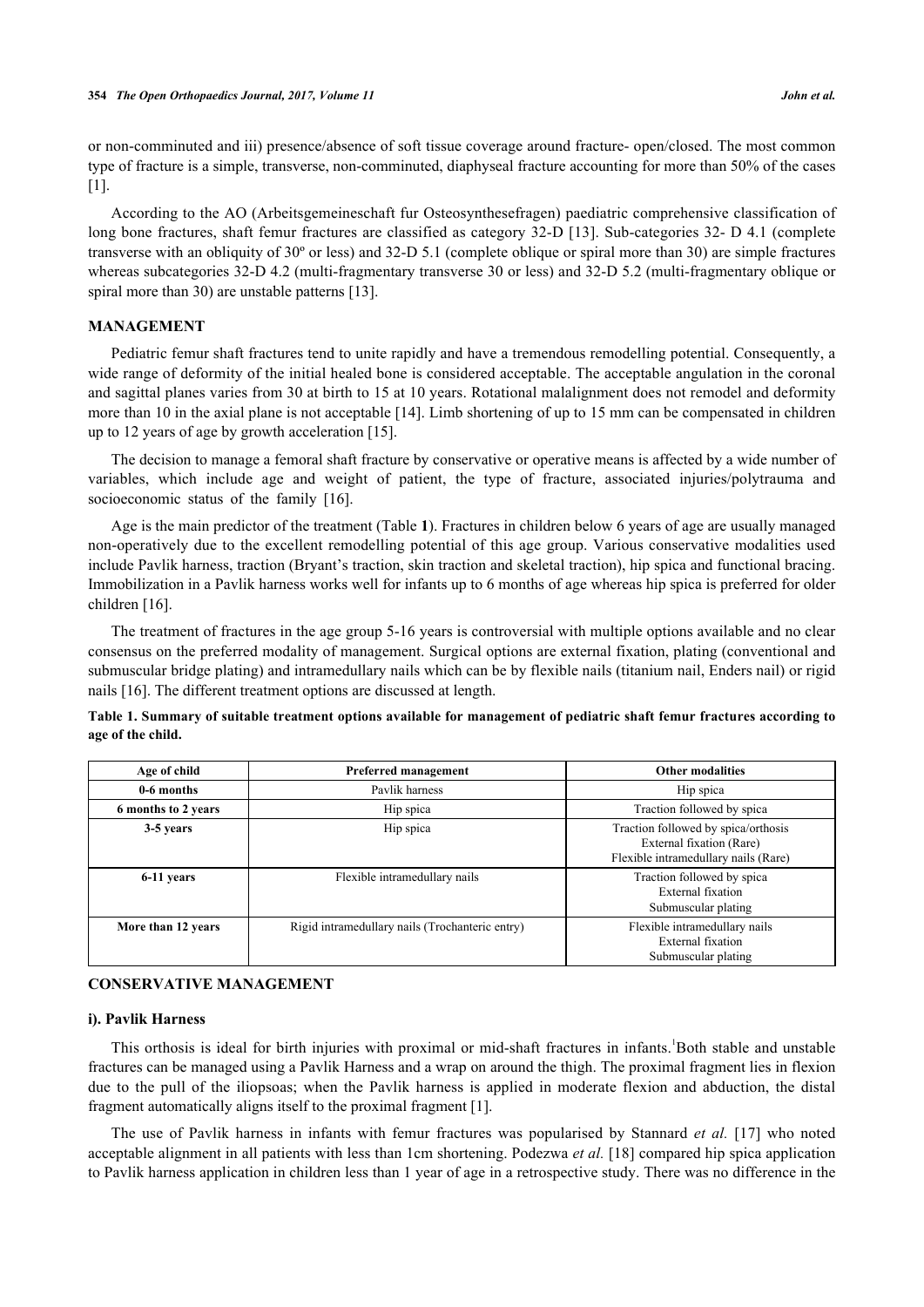radiological outcomes in both the groups. They noted that infants treated with spica cast had lower pain scores compared to those treated with Pavlik harness; however, one-third of the patients on hip spicas had skin complications whereas none of those treated with Pavlik harness reported skin complications. Based on the observations of Podezwa *et al.* [\[18](#page-11-1)], Pavlik harness application is now the recommended treatment for shaft femur fractures in children less than 1 year of age.

# **ii). Hip Spica Casting (Table [2\)](#page-2-0)**

In children 1-6 years of age, hip spica casting has traditionally been the treatment of choice unless there are associated injuries, excessive shortening  $(2cm)$ , skin complications which can preclude application of hip spica [[19](#page-11-2), [20\]](#page-11-3).

Based on the timing of application of the spica, hip spicas have been arbitrarily classified into "immediate" and "early" spicas. When the spica is applied within minutes of presentation to the clinic, it is called "immediate spica casting" whereas when the spica is applied a few days after the injury, it is termed as "early spica casting".

The ideal position for hip spica application has always been controversial. Numerous studies have reported excellent outcomes for 'one and a half' hip spica casting in the 90-90 position/ "sitting spica cast" (i.e both hips and knees in 90 of flexion) [[21,](#page-11-4) [22](#page-11-5)]. Casting in the 90/90 position permits the child to be placed on a chair or to be easily carried in the lap of the parents and also obliterates the need of bedpans for toiletries [\[1](#page-10-0)]. It has also been observed that knee flexion greater than 60 improves maintenance of length and reduction [\[23](#page-11-6)]. However, Frick *et al.* [[24\]](#page-11-7) observed that excessive traction with increased knee flexion increases the chances of compartment syndrome and skin sloughing. The position of the knee (lesser than 90 flexion), lesser traction and cast padding are critical to avoid this complication.<sup>1</sup> According to a recent Cochrane review, the safe and effective position is 30 of abduction, 30 to 40 of flexion and external rotation at the hip [[25](#page-11-8)]. The fracture location may also the dictate the amount of flexion needed at hip with more proximally located fractures needing more amount of flexion [[20](#page-11-3)]. All patients should be observed for 24 hours after hip spica application to rule out neurovascular compromise and compartment syndrome [\[1](#page-10-0)].

Advantages of spica are excellent union rates, low cost, good safety profile, reduced need of specialised surgical instrumentation/tools and low rate of complications like limb length discrepancy, non-union *etc* [[26](#page-11-9), [27\]](#page-11-10). The complications associated with spica casting are maintenance of personal hygiene, transportation difficulties and intolerance of the child to cast [\[28](#page-11-11)]. It has been noted that the negative impact of spica casting is more on school going children (i.e. children more than 5 years of age) than in pre-school children [\[29](#page-11-12)].

# **iii). Walking Spica/Single Leg Hip Spica**

Of late, there has been a renewed interest in the concept of "walking spica" or "single-leg hip spica" for selected indications. The walking spica is ideal in stable, low energy fractures in toddlers [\[30,](#page-11-13) [31](#page-11-14)]. It is applied with the ipsilateral knee in 45 of flexion and the hip in 45 of flexion and 15 of external rotation. The hip should be extensively reinforced anteriorly to avoid breakage. Additional advantages offered by walking spica over conventional hip spica are improved function and care and reduced chances of spica syndrome [[30](#page-11-13) - [35](#page-11-15)]. The disadvantage is the increased chance of loss of reduction compared to conventional spica [\[30](#page-11-13), [32](#page-11-16)].

Epps *et al.* [\[32](#page-11-16)] reported that 90% children pulled to stand and 62% children walked independently by the end of the treatment with minimal complications. However, Flynn *et al.* in a comparative study noted that outcomes of children treated with walking and conventional spica were similar [\[30](#page-11-13)].

Leu *et al.* [[31](#page-11-14)] too did not find a significant difference in radiological and functional outcomes between single leg and double leg spica casts at cast removal (mean 44 days in both groups). They observed that single-leg casts afforded more comfort during sitting and greater ease on leaving the family home. Fewer caregivers needed to take time off work in the single-cast group and for lesser time duration.

<span id="page-2-0"></span>**Table 2. Summary of selected major studies on hip spica application in the management of pediatric femur shaft fractures.**

| <b>Authors</b>                                 | Yearl | Study design              | No. of<br>fractures | <b>Treatment</b> | <b>Results &amp; complications</b>                                | <b>Remarks</b>                         |
|------------------------------------------------|-------|---------------------------|---------------------|------------------|-------------------------------------------------------------------|----------------------------------------|
| Cassinelli <i>et al</i> .<br>$\left[33\right]$ |       | 2005 Retrospective review | 145                 | Immediate spica  | Acceptable alignment in all<br>patients.<br>Low complication rate | Immediate spica is a safe<br>procedure |
| Illgen $et$ al. [23]                           |       | 1998 Retrospective review | 114                 | Early spica      | Successful in 86% patients                                        | Procedure of choice <6 years           |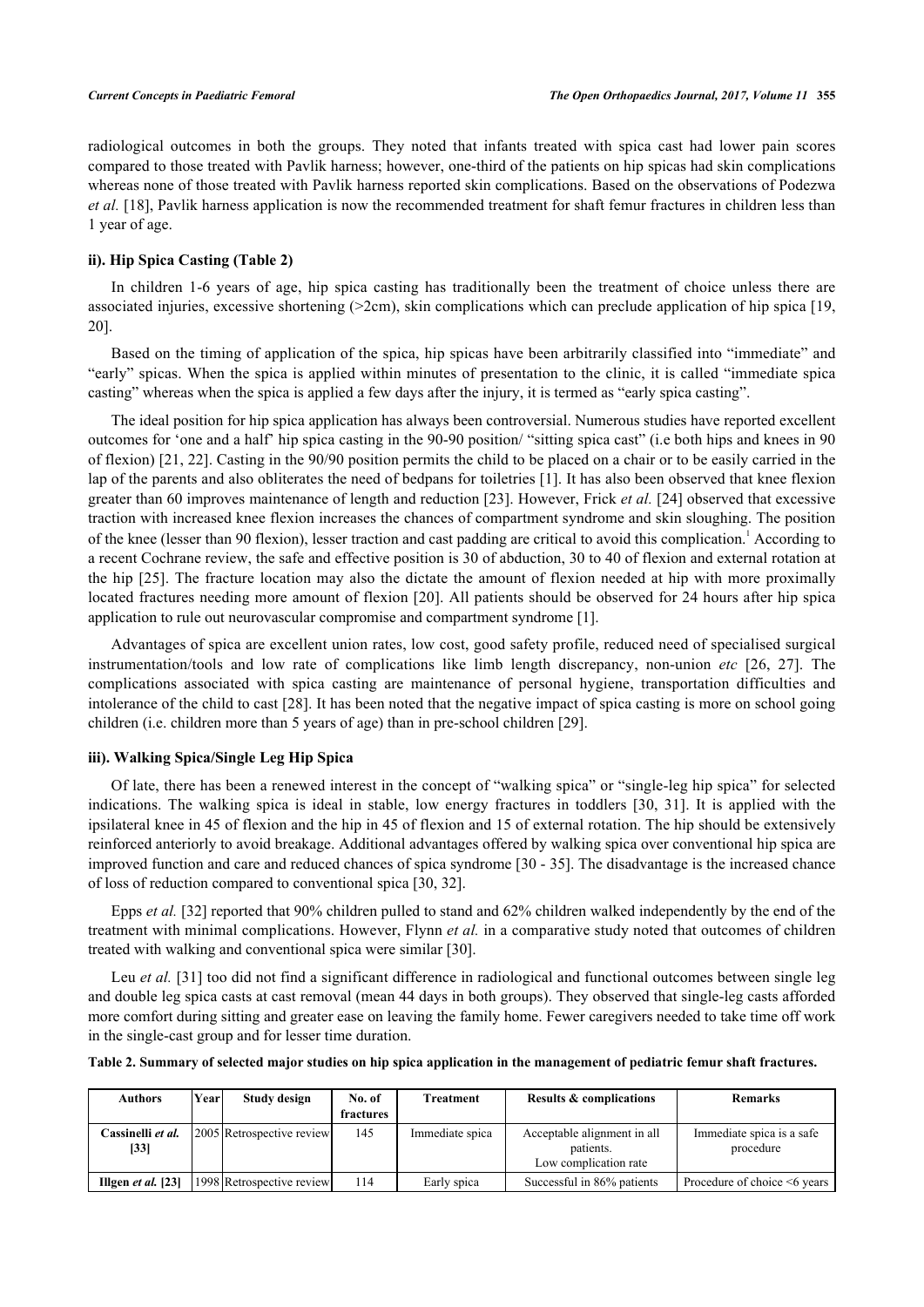| (Table 2) contd                         |       |                           |                     |                                          |                                                                                                                                                                                                            |                                                          |
|-----------------------------------------|-------|---------------------------|---------------------|------------------------------------------|------------------------------------------------------------------------------------------------------------------------------------------------------------------------------------------------------------|----------------------------------------------------------|
| <b>Authors</b>                          | Yearl | <b>Study design</b>       | No. of<br>fractures | <b>Treatment</b>                         | <b>Results &amp; complications</b>                                                                                                                                                                         | <b>Remarks</b>                                           |
| Czertak and<br>Hennrikus et al.<br>[34] |       | 1999 Retrospective study  | 23                  | Early Spica                              | Average no. of days in cast 42<br>Mean shortening at cast removal<br>1 cm                                                                                                                                  | Procedure of choice <6 years                             |
| Epps $et$ al. [32]                      |       | 2006 Retrospective review | 45                  | Single-leg spica cast                    | Failures (2)<br>Repeat casting (2)<br>Rotational malunion (1)<br>No radiographic malunions                                                                                                                 | Recommended in low energy<br>fractures in young children |
| <b>Flynn et al.</b> [30]                | 2011  | Prospective study         | 45                  | Traditional spica v/s<br>"walking" spica | Similar outcomes in both<br>More chances of wedge<br>readjustment in walking spica                                                                                                                         | Less burden of care on family<br>in walking spica        |
| Leu et al. [31]                         | 2012  | <b>RCT</b>                | 52                  | Single leg spica v/s<br>double leg spica | Similar functional and<br>radiological outcomes in both<br>groups.<br>Single-leg spica group was more<br>likely to fit into car seats and<br>chairs comfortably.<br>Caregivers took less time off<br>work. | Single leg spica is effective<br>and safe.               |

#### **iv). Traction Followed by Casting/ Functional Orthosis**

The eponymous Bryant's traction was introduced by Bryant in 1873, wherein vertical overhead traction was applied with both hips in  $90^\circ$  flexion and knees in full extension [\[36](#page-11-19), [37](#page-11-20)]. Due to ensuing vascular complications in few patients, this method went out of vogue [\[38](#page-11-21)]. Modified Bryant's traction was described by Ferry *et al.*, [\[39](#page-12-0)] in 1966; knees were placed in 45° of flexion, which reduced vascular complications.

Application of traction before spica casting/functional bracing is indicated in length unstable fractures provided the family members agree to the long period of immobilisation.<sup>1</sup> The Thompson's telescope test can be used to detect length unstable fractures [[40\]](#page-12-1). At the time of hip spica application, if  $> 3$  cm shortening is demonstrable with gentle axial compression under fluoroscopic imaging, then the fracture is length unstable and traction should be used [[40\]](#page-12-1). Both skin and skeletal traction can be applied, depending on the weight of the child. Skeletal traction is ideally used when > 5 lb of traction is needed [\[41](#page-12-2)]. The preferred choice of site for application of traction pin is the distal femur as proximal tibial pins have been known to cause recurvatum deformity subsequent to proximal tibial physeal plate damage and may also aggravate associated menisco-ligamentous injuries of the knee by over-distracting the knee joint [\[41](#page-12-2) - [43\]](#page-12-3).

#### **SURGICAL MANAGEMENT**

# **i). External Fixation (Table [3\)](#page-4-0)**

<span id="page-3-0"></span>It is the recommended mode of treatment when fracture femur is associated with severe soft tissue injury, head injury and/or polytrauma (damage control orthopaedics) or when the fracture is pathological in nature (Fig. **[1](#page-3-0)**) [[1,](#page-10-0) [44\]](#page-12-4).



**Fig. (1).** Preoperative and post operative images of an open subtrochanteric femur fracture in a 7 year old male managed by external fixator.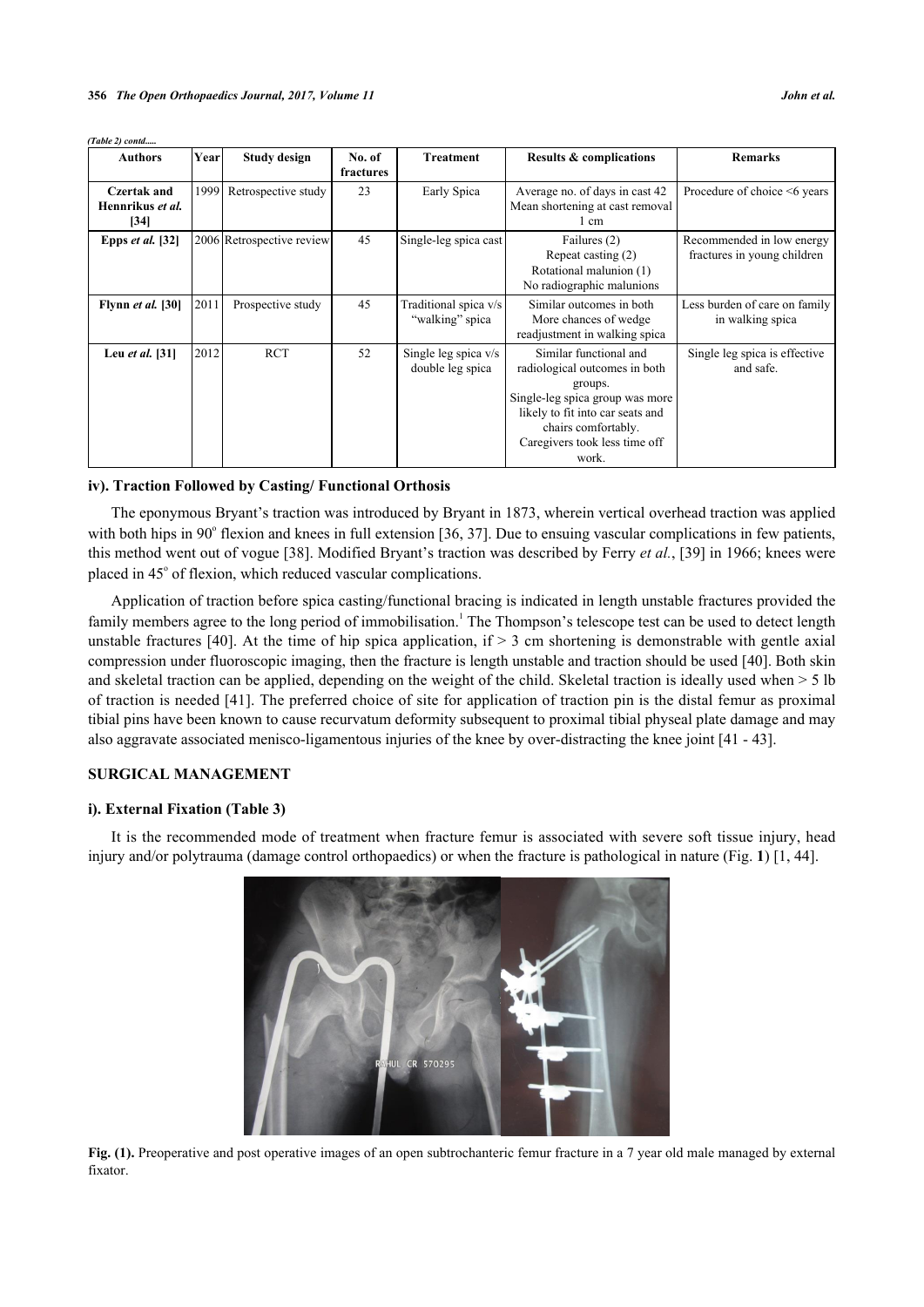External fixator application is associated with complications manifold [[45](#page-12-5) - [48\]](#page-12-6). The main complication is pin tract infection which can occur in up to 72% of patients [[45](#page-12-5)]. Other complications are secondary fractures after implant removal with an incidence ranging from 1% to 22% [\[45](#page-12-5) - [49\]](#page-12-7). This means that the fixator should be left in situ for a long period of time until bridging callus is seen in atleast 3 cortices in 2 orthogonal radiological views. They are difficult to use in proximal/distal fractures due to difficulty in placement in the physeal regions. Hip or knee joint stiffness may develop when major soft tissue injuries are present [\[46](#page-12-8)].

Fixator removal is usually done after 3-4 months when bridging callus is noted in at least 3 of the 4 cortices on AP and lateral views. An alternative strategy ("portable traction") is to remove fixator at around 6-8 weeks when early callus is noted and to apply a walking spica. This method minimises stress shielding and allows pin tracts to ossify with the spica acting as a protective splint [[1\]](#page-10-0).

<span id="page-4-0"></span>

|            |  | Table 3. Summary of selected major studies on external fixator (EF) application in the management of pediatric femur shaft |  |
|------------|--|----------------------------------------------------------------------------------------------------------------------------|--|
| fractures. |  |                                                                                                                            |  |

| <b>Authors</b>            | Year | <b>Study design</b>     | No. of<br>fractures | <b>Treatment</b>                        | <b>Results &amp; complications</b>                                                                                                 | <b>Remarks</b>                                                                                      |
|---------------------------|------|-------------------------|---------------------|-----------------------------------------|------------------------------------------------------------------------------------------------------------------------------------|-----------------------------------------------------------------------------------------------------|
| Aronson et al.<br>[50]    | 1992 | Retrospective<br>review | 44                  | Primary external<br>fixation            | $10\%$ re-application or casting<br>8.5% pin tract infection                                                                       | Recommended Primary EF use.                                                                         |
| Matzkin et al.<br>$[51]$  | 2006 | Retrospective<br>review | 40                  | External fixation f/b<br>dynamization   | Refractures rate 2.5%<br>100% union rate in those with<br>cortical contact (25)<br>72.5% EF dynamized prior to<br>EF removal       | Pin tract infections common<br>$(52.5\%)$                                                           |
| Bar-on et al. [52]        | 1997 | <b>RCT</b>              | 20                  | External fixation v/s<br>flexible nails | Early post-op course similar<br>More callus, faster union,<br>shorter recovery time, better<br>muscle strength in nailing<br>group | EF recommended only for<br>open/severely comminuted<br>fractures<br>Flexible nail use recommended   |
| Kapukaya et al.<br>$[53]$ | 1998 | Retrospective<br>review | 57                  | EF in closed femur<br>fractures         | Low complication rates<br>Pin tract infection (3)<br>Refractures (1)                                                               | Recommended EF use                                                                                  |
| Davis et al. [54]         | 1995 | Retrospective<br>review | 15                  | Orthofix EF                             | 100% fracture union<br>Pin tract infection (5)<br>Refractures (1)                                                                  | Recommended EF use                                                                                  |
| Hedin et al. [48]         | 2004 | Prospective study       | 98                  | External fixator                        | 59 cases of LLD, 35 pin tract<br>infections and 2 re-fractures                                                                     | Recommended EF use                                                                                  |
| Sola et al. [55]          | 1999 | Retrospective study     | 39                  | Orthofix EF                             | Auxiliary pin used in 16 cases                                                                                                     | Use of auxiliary pin reduced<br>malunion and re-manipulation<br>rates.                              |
| Domb et al. [56]          | 2002 | <b>RCT</b>              | 53                  | Static v/s dynamic EF                   | Similar results in both groups                                                                                                     | No effect of dynamization on<br>union time and complication rate                                    |
| Gregory et al.<br>[47]    | 1996 | Retrospective study     | 27                  | EF                                      | 8 major complications in 6<br>patients<br>29 minor complications in 20<br>patients                                                 | Careful attention to operative<br>technique and post-operative care<br>needed                       |
| Barlas et al. [57]        | 2006 | Prospective study       | 40                  | EF v/s flexible IM<br>nails             | More complications with EF:<br>Pain $(3)$<br>LLD(2)<br>Malalignment (4)<br>No complications in nailing<br>group                    | Flexible nail use recommended.<br>EF recommended only for<br>open/severely comminuted<br>fractures. |

#### **ii). Intra-Medullary Nailing**

#### *Elastic Stable Intramedullary Nails (Esin) (Table [4](#page-6-0))*

Developed by the Nancy group in France [[58](#page-12-18), [59\]](#page-12-19) in the early 1980's, this is the most popular method of fracture fixation in the age group of 5-11 years as fractures tend to angulate and/or shorten with spicas due to the bulkier frame. Flexible intramedullary nails are load sharing devices which offer good fixation (relative stability and subsequent fracture union by indirect bone healing/callus formation), are relatively cheaper and have a short learning curve as it is relatively easier to insert and remove these nails [[60\]](#page-13-0). Bone growth is affected minimally, as the need to cross physis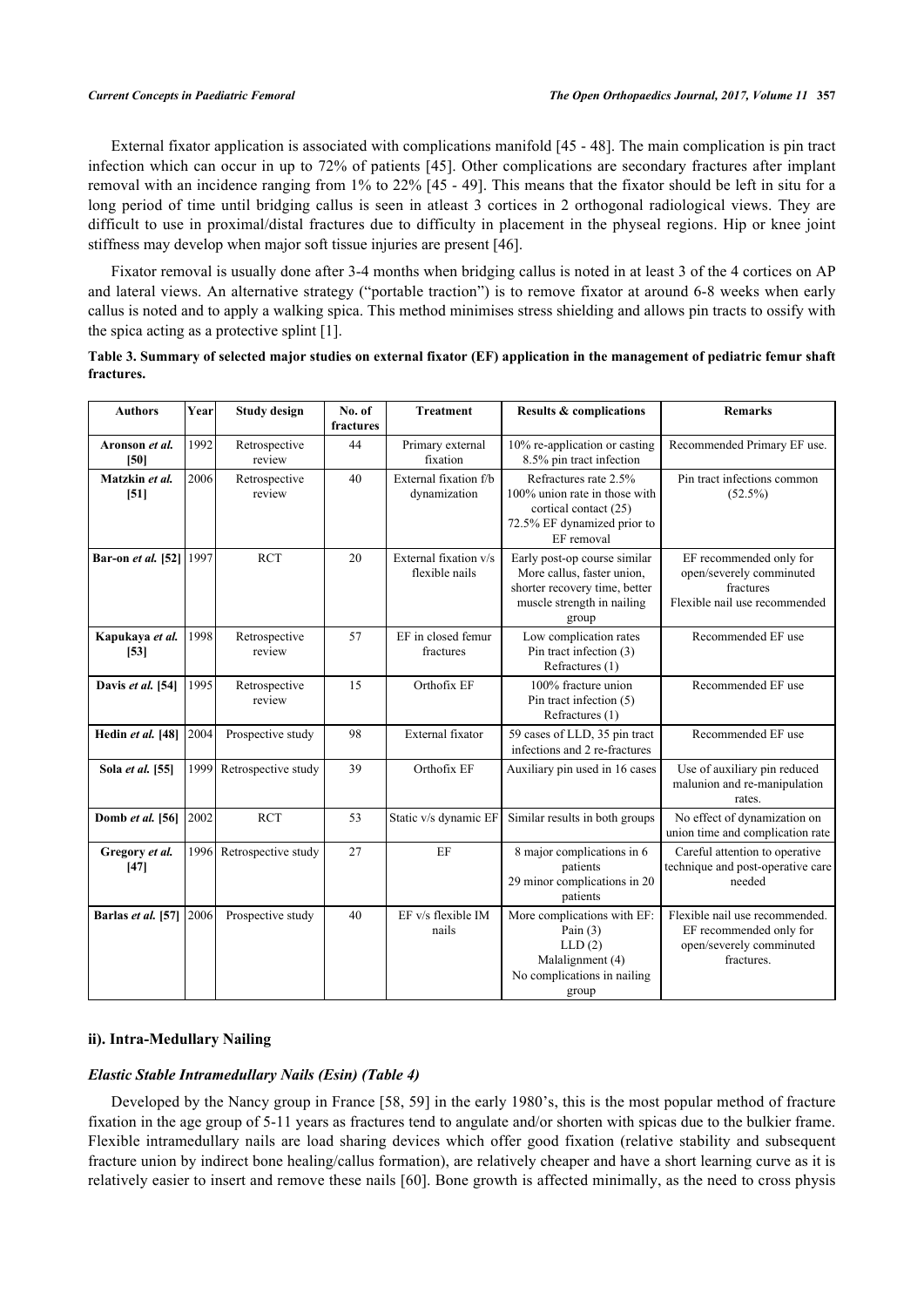#### **358** *The Open Orthopaedics Journal, 2017, Volume 11 John et al.*

can be avoided with these nails; the mean femur overgrowth is 1.2 mm. Operating time and blood loss is significantly reduced [\[60](#page-13-0), [61](#page-13-1)].

The preferred technique for insertion of these nails is a retrograde technique with 2 small incisions (medial and lateral) just above the distal femoral physis (Fig. **[2](#page-5-0)**) [[1\]](#page-10-0). Antegrade nailing from the subtrochanteric area avoids postoperative knee complications [\[62](#page-13-2)]. The diameter of the nail should be two-fifths of the diameter of the medullary canal and should be calculated preoperatively [[1](#page-10-0)]. During insertion, it is important to prebend the nails so that the apex of the bend lies across the fracture site [\[59](#page-12-19), [60,](#page-13-0) [63](#page-13-3)]. The elastic deformation of the pre-bent nail in a straight medullary canal imparts a bending moment which tends to angulate the fracture. The insertion of another nail of the same diameter from the opposite side balances this moment leading to good stability against bending and torsional forces. This principle is referred to as 'trifocal buttressing' [[59](#page-12-19), [60](#page-13-0), [63](#page-13-3)]. Frick *et al.* [\[64](#page-13-4)] observed that retrograde double C configuration is better than antegrade C or S pattern as it offers greater resistance to torsional forces.

<span id="page-5-0"></span>

**Fig. (2).** Preoperative and postoperative images of a femoral shaft fracture in a 6 year old girl treated by retrograde elastic stable intramedullary nailing.

Complications include excessive shortening which leads to nail protrusion and limb length discrepancy. The most common complication is pain or skin irritation at the nail insertion site caused by a prominent nail end [[63,](#page-13-3) [66](#page-13-5)]. Higher rate of unplanned surgeries and malunions have been observed in length unstable fractures and heavy (>50 kg) children  $[63, 65 - 67]$  $[63, 65 - 67]$  $[63, 65 - 67]$  $[63, 65 - 67]$  $[63, 65 - 67]$  $[63, 65 - 67]$ .

#### • **Antegrade vs retrograde insertion of flexible nails**

Frick *et al.* [\[64](#page-13-4)] conducted a biomechanical study to evaluate the stability of simulated transverse and comminuted femoral fractures after retrograde and antegrade flexible nail insertion in five synthetic adolescent-sized femoral bone models each respectively. They noted that retrograde nail fixation demonstrated significantly less axial range of motion and greater torsional stiffness than antegrade fixation in both fracture patterns. However, antegrade nails demonstrated greater resistance to shortening [\[64](#page-13-4)].

Mehlman *et al.* [\[68\]](#page-13-8) conducted a mechanical study to determine whether the stability of ESIN constructs differ in terms of antegrade versus retrograde insertion for the fixation of pediatric distal-third transverse femoral-shaft fractures in 10 synthetic composite adolescent-sized femur models. All the specimens were subjected to 4-point bending followed by axial torsion. They observed that flexural stiffness was significantly greater in the retrograde group (350 $\pm$ 72 N/mm) compared with antegrade (195 $\pm$ 95 N/mm; p = 0.02). Although antegrade nail insertion is recommended for distal-third femur fractures, Mehlman *et al.* demonstrated that given satisfactory cortical starting points in the distal fragment, retrograde insertion provides greater stability [\[68](#page-13-8)].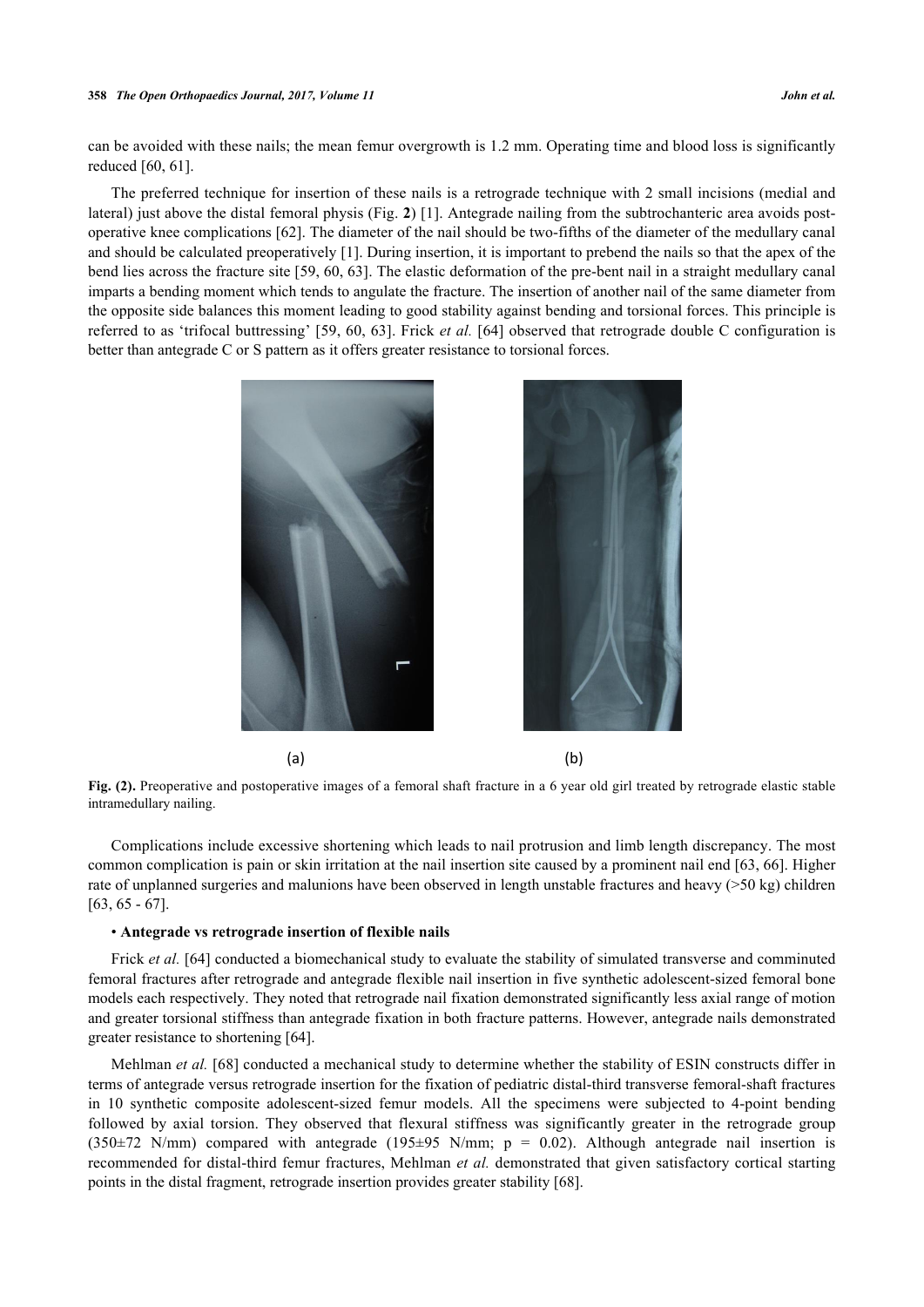# • **Steel vs titanium flexible nails**

Wall *et al.* [[69\]](#page-13-9) compared stainless steel to titanium elastic nails and found that the cheaper stainless steel nails were superior to titanium nails owing to a lesser rate of malunion (6.3% vs. 23.2%). However, in an experimental study by Perez *et al.* [[70\]](#page-13-10) it was noted that stainless steel nails were associated with increased gap closure and nail slippage; titanium nails, on the other hand, offered greater stability. It was also observed that stainless steel nails hamper remodelling and consequently increased the chances of re-fracture [[71\]](#page-13-11).

# • **Flexible interlocked nailing**

Linhart and Roposch [\[71\]](#page-13-11) described a method of "locking" flexible Enders rods to maintain leg length and alignment without compromising early postoperative mobility. Cramer *et al.* [[72\]](#page-13-12) reported a different locking technique and reported no clinically significant malunions, motion loss, or leg length discrepancy. They recommended Enders nail over TENS system due to the locking capability of Enders nails although they are limited by the canal size [[73\]](#page-13-13).

Ellis *et al.* [\[73](#page-13-13)] conducted a retrospective review to study locked versus unlocked Ender's nails in length unstable femur shaft fractures (defined as either a comminuted fracture or a spiral fracture longer than twice the diameter of the femoral shaft). They identified a total of 107 length unstable fractures fixed with Enders nails, of which 37 cases had both Enders rods "locked" through the eyelet in the distal femur with a 2.7mm fully threaded cortical screw. They observed that shortening of the femur and nail migration at 1-6 weeks post-operatively was significantly greater in the non-locked nails group. Also, there were significantly more clinical complaints in non-locked group including limp, clinical shortening, and painful, palpable rods. Based on these observations, they concluded that locked Enders rods are an excellent option to prevent shortening in length unstable fractures and result in no additional complications or added surgical time or increased blood loss [[73\]](#page-13-13).

| <b>Authors</b>          | Year | <b>Study design</b>     | Mean<br>age | No. of<br>patients | <b>Treatment</b>            | <b>Results &amp; complications</b>                                                                                                                          | <b>Remarks</b>                                                                                                       |
|-------------------------|------|-------------------------|-------------|--------------------|-----------------------------|-------------------------------------------------------------------------------------------------------------------------------------------------------------|----------------------------------------------------------------------------------------------------------------------|
| Flynn et al. [60]       | 2001 | Prospective<br>Review   | 10.2        | 58                 | <b>ESIN</b>                 | Excellent/satisfactory outcome in<br>57 of the 58 cases                                                                                                     | TENS may be an ideal implant<br>to stabilize paediatric femur<br>fractures.                                          |
| Aktekin et al. [74]     |      | 2007 Prospective Study  | 9.6         | 21                 | <b>ESIN</b>                 | Mean time to union 13 weeks<br>No malunion.                                                                                                                 | ESIN is treatment of choice in<br>6-12 year age group.                                                               |
| Carey et al. [75]       | 1996 | Retrospective<br>review | 12.5        | 25                 | Antegrade<br>flexible nails | No non-union/malunion                                                                                                                                       | Treatment of choice in 6-12<br>years age group                                                                       |
| Singh et al. [76]       |      | 2006 Prospective study  | 11.26       | 35                 | <b>ESIN</b><br>(retrograde) | 100% union rate<br>Mean time to union 9.6 weeks.                                                                                                            | Ideal implant for pediatric<br>femur fractures                                                                       |
| Li Y et al. $[77]$      | 2008 | Experimental<br>study   | ÷           |                    | <b>ESIN</b>                 | Obese children undergoing<br>stabilization of mid-shaft femur<br>fracture with TENS are at risk for<br>loss of reduction.                                   |                                                                                                                      |
| Saikia et al. [78]      |      | 2007 Prospective study  | 10.8        | 22                 | <b>ESIN</b>                 | 100% union rate<br>Mean time to union 8.7 weeks                                                                                                             | Ideal implant for pediatric<br>femur fractures                                                                       |
| Narayana et al.<br>[79] | 2004 | Retrospective<br>study  | 13.7        | 78                 | <b>ESIN</b>                 | Proper nail advancement and<br>fracture comminution are<br>important factors regarding<br>complications of ESIN                                             | Ideal implant for pediatric<br>femur fractures.<br>Most complications are minor.                                     |
| Sagan et al. [80]       | 2010 | Retrospective<br>review | 10.7        | 70                 | <b>ESIN</b>                 | Anterior bowing greater than 15<br>degrees is the most common<br>malunion noted with TENS.                                                                  | Bowing may be reduced if at<br>least 1 of the nails is inserted<br>with the tip pointing in an<br>anterior direction |
| Luhmann et al.<br>[66]  |      | 2003 Prospective study  | 6           | 39                 | <b>ESIN</b>                 | Technical pitfalls with TENS can<br>be minimized by leaving less than<br>2.5 cm of nail out of the femur and<br>by using the largest nail sizes<br>possible | Outcomes were associated with<br>the patient's weight and size of<br>the nails implanted                             |

<span id="page-6-0"></span>**Table 4. Summary of selected major studies on ESIN in the management of pediatric femur shaft fractures.**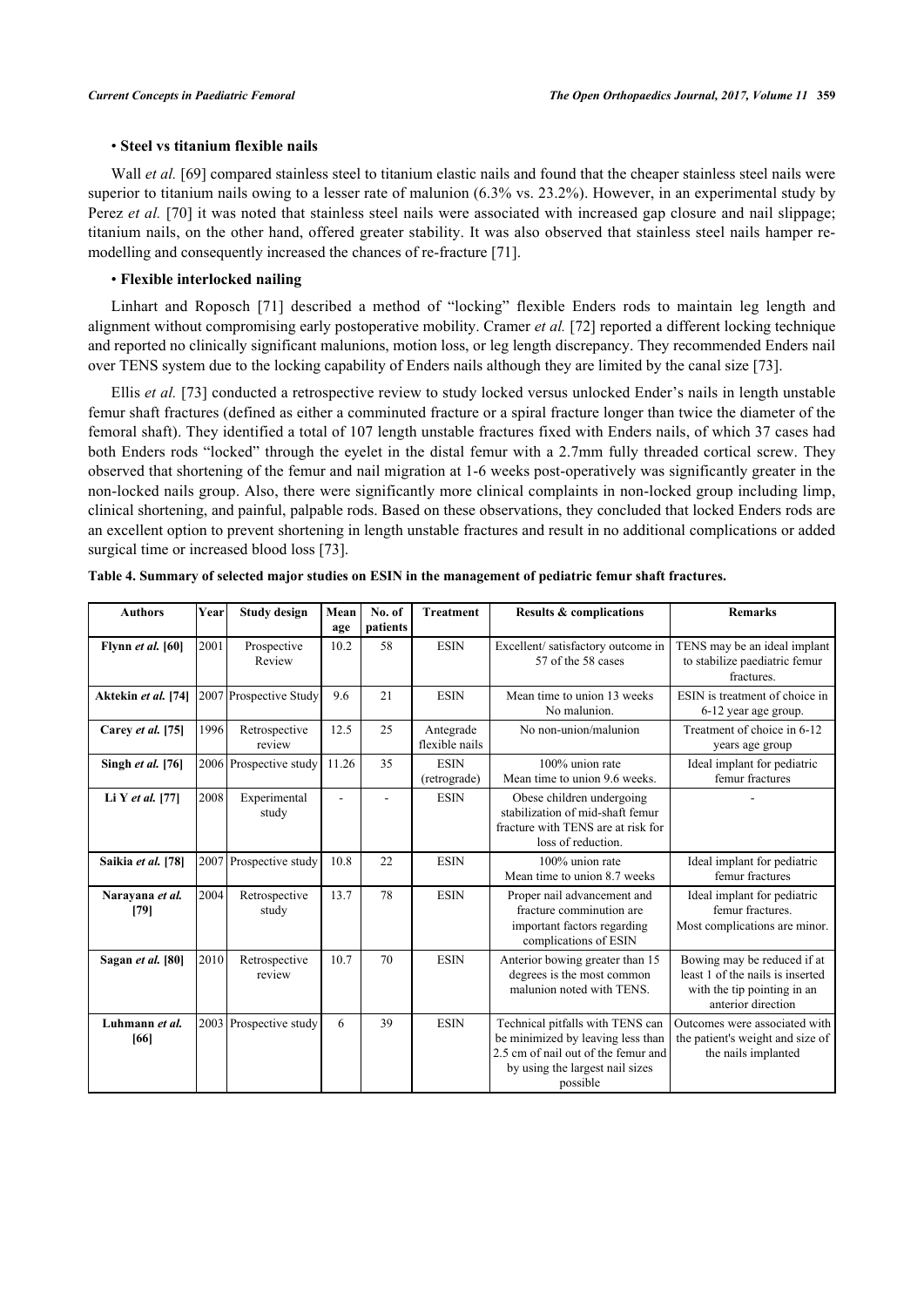| (Table 4) contd                           |      |                               |             |                    |                                                             |                                                                                                                    |                                                                                                                                                   |
|-------------------------------------------|------|-------------------------------|-------------|--------------------|-------------------------------------------------------------|--------------------------------------------------------------------------------------------------------------------|---------------------------------------------------------------------------------------------------------------------------------------------------|
| <b>Authors</b>                            | Year | Study design                  | Mean<br>age | No. of<br>patients | <b>Treatment</b>                                            | <b>Results &amp; complications</b>                                                                                 | <b>Remarks</b>                                                                                                                                    |
| <b>Reynolds et al. [81] 2012</b>          |      | Retrospective<br>cohort study | 12.6        | 22                 | Adolescent<br>Lateral<br>femoral<br>(ALFN) nail<br>Vs. ESIN | Older, heavier pediatric patients<br>treated<br>with ALFNs had a shorter recovery<br>time compared to ESIN group.  | Mean<br>time to full weight-bearing<br>significantly less for the<br>ALFN group.<br>However, the<br>outcomes for both groups were<br>satisfactory |
| Houshian et al. [82] 2004                 |      | Prospective<br>review         | 6           | 31                 | <b>ESIN</b>                                                 | All fractures united at a median of<br>7 weeks. LLD was up to 1 cm in 6<br>children.                               | ESIN is a safe method for the<br>treatment of femoral shaft<br>fractures in children between<br>$4-11$ years                                      |
| Anastasopoulos et 2010<br><i>al.</i> [83] |      | Retrospective<br>study        | 10.3        | 36                 | <b>ESIN</b>                                                 | 50% children had a LLD without<br>functional disability.<br>No clinical mal-alignment<br>observed.                 | Flexible nailing of diaphyseal<br>fractures of the femur is a<br>reliable method; small learning<br>curve; allows early mobilisation              |
| Sink et al. [84]                          | 2005 | Retrospective<br>review       | 8.9         | 39                 | ESIN (stable)<br>V/s unstable<br>fracture<br>pattern)       | 62% complications recorded. 8<br>patients (21%) underwent<br>unplanned surgery prior to<br>complete fracture union | "Length-Unstable" femur<br>fractures require methods of<br>treatment other than TENS                                                              |

# *Rigid Intramedullary Nails (Table [5](#page-8-0))*

Rigid intramedullary nails initially fell out of favour compared to flexible intramedullary nails as these nails had a piriformis entry and hence were associated with avascular necrosis (AVN) of the femur head and with injuries to the growth plate leading to growth arrest [[85\]](#page-14-5). However, with the introduction of trochanteric entry nails (Fig. **[3](#page-7-0)**), which has reduced the chances of osteonecrosis, the use of rigid intramedullary nails in adolescents is on the rise again [[86,](#page-14-6) [87\]](#page-14-7).

<span id="page-7-0"></span>



 $(a)$  (b)

**Fig. (3).** Pre-operative and post-operative radiographs of an 11 year old male with femoral shaft fracture treated by a trochanteric entry rigid intramedullary nail.

Current literature suggests that rigid intramedullary nail with a trochanteric entry point is the preferred mode of fixation of shaft femur fractures in adolescents [\[1\]](#page-10-0). However, growth disturbance due to physeal plate damage is still a concern with these nails and hence it is not preferred for use in children less than 12 years.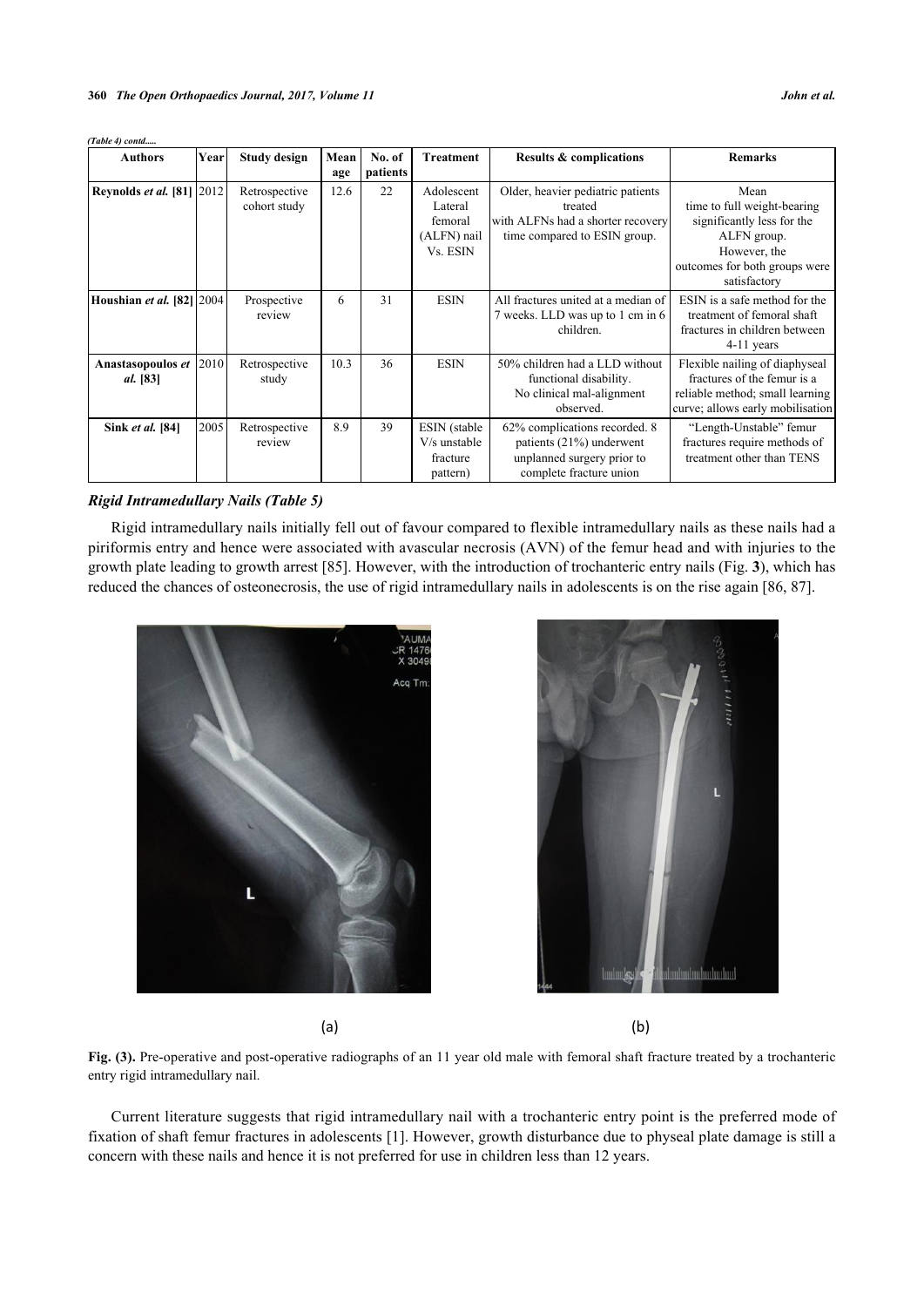| <b>Authors</b>                         | Year | <b>Study design</b>         | Mean<br>age/Range | No. of<br>patients | <b>Treatment</b>                                                                   | <b>Results and complications</b>                                                                                                 | <b>Remarks</b>                                                                                                                        |
|----------------------------------------|------|-----------------------------|-------------------|--------------------|------------------------------------------------------------------------------------|----------------------------------------------------------------------------------------------------------------------------------|---------------------------------------------------------------------------------------------------------------------------------------|
| Reeves et al.<br>[88]                  | 1990 | Retrospective<br>Study      | 13.9              | 90                 | Traction + cast<br>(41 patients) v/s<br>Intramedullary<br>nailing (49<br>patients) | The operative group had a mean hospital<br>stay of 9 days vs 26 days for non-<br>operative group and had fewer<br>complications. | IM fixation better than<br>conservative<br>management                                                                                 |
| Kirby et al. [89]                      | 1981 | Retrospective<br>Study      | 11.6              | 25                 | (Traction + cast)<br>V/S<br>Intramedullary<br>nailing                              |                                                                                                                                  | IM fixation better than<br>conservative<br>management                                                                                 |
| Beaty et al. [85]                      | 1994 | Prospective<br>Study        | $10 - 15$         | 30                 | IM nail                                                                            | 100% fracture union. 1 case of<br>asymptomatic AVN of femur head                                                                 | IM nail reasonable<br>alternative for the<br>treatment of isolated<br>femur shaft fractures in<br>adolescents with<br>polytrauma.     |
| Momberger<br><i>et al.</i> [90]        | 2000 | Prospective<br>cohort study | $10-16$           | 48                 | IM nail                                                                            | All fractures united. No significant<br>deformity/shortening/malunions/ AVN.                                                     | IM nailing through<br>trochanteric point is<br>safe & effective for<br>treating femur<br>fractures in<br>adolescents.                 |
| Kanellopoulos<br><i>et al.</i> [91]    | 2006 | Prospective<br>Study        | $11 - 16$         | 20                 | IM nail                                                                            | No major complications. All fractures<br>healed within 9 weeks and patients<br>returned to pre-injury activity level.            | Excellent results with<br>good surgical<br>technique involving<br>GT entry point.                                                     |
| Townsend &<br>Hoffinger et al.<br>[92] | 2000 | Retrospective<br>Study      | $12 - 17$         | 34                 | IM nail                                                                            | No patient had AVN of the femoral head<br>or other major complications.                                                          | The trochanteric tip<br>entry point is<br>recommended for IM<br>nailing of femoral shaft<br>fractures in children<br>and adolescents. |

<span id="page-8-0"></span>**Table 5. Summary of selected major studies on rigid intramedullary interlocking nails in the management of pediatric femur shaft fractures.**

#### **iii). Plate Fixation**

Pediatric trauma surgeons have largely moved away from the traditional open reduction and compression plating to the more modern submuscular bridge plating which offers stability without disturbing the vascularity of the fracture fragments hence leading to early union.

# **SUBMUSCULAR BRIDGE PLATING (Table [6\)](#page-8-1)**

Submuscular bridge plating provides excellent stability; it is especially useful in the management of proximal/distal fractures that are not suitable for IM nailing/external fixation (Fig.**4**)[[93](#page-14-13), [94\]](#page-14-14). This method can also be used in pathologic fractures and associated head injuries. Disadvantages are the difficulty in implant removal due to cold welding of locking screws to the plate, significant blood loss and relatively higher learning curve [[93](#page-14-13) - [100\]](#page-15-0).

# <span id="page-8-1"></span>**Table 6. Summary of selected major studies on submuscular bridge plating in the management of pediatric femur shaft fractures.**

| <b>Authors</b>                            | Yearl | Study design            | Mean<br>age | No. of<br>patients | <b>Treatment</b>              | <b>Results &amp; complications</b>                                                                                                              | <b>Remarks</b>                                                                                       |
|-------------------------------------------|-------|-------------------------|-------------|--------------------|-------------------------------|-------------------------------------------------------------------------------------------------------------------------------------------------|------------------------------------------------------------------------------------------------------|
| Eidelman <i>et al</i> .   2010   <br>[95] |       | Retrospective<br>Review | $8-16$      | 11                 | Submuscular<br>plating        | All fractures united in proper alignment<br>without deformity. 1 patient had 2 cm<br>shortening. No complication related to<br>hardware failure | Submuscular plating<br>of adolescent femoral<br>fracture with<br>precontoured plate is<br>effective. |
| Sink et al. [96] [2006]                   |       | Retrospective<br>study  |             | 27                 | Submuscular<br>Bridge Plating | 100% union rate. No<br>intraoperative/postoperative complications                                                                               | Reasonable option for<br>operative stabilization of<br>comminuted and unstable<br>fractures.         |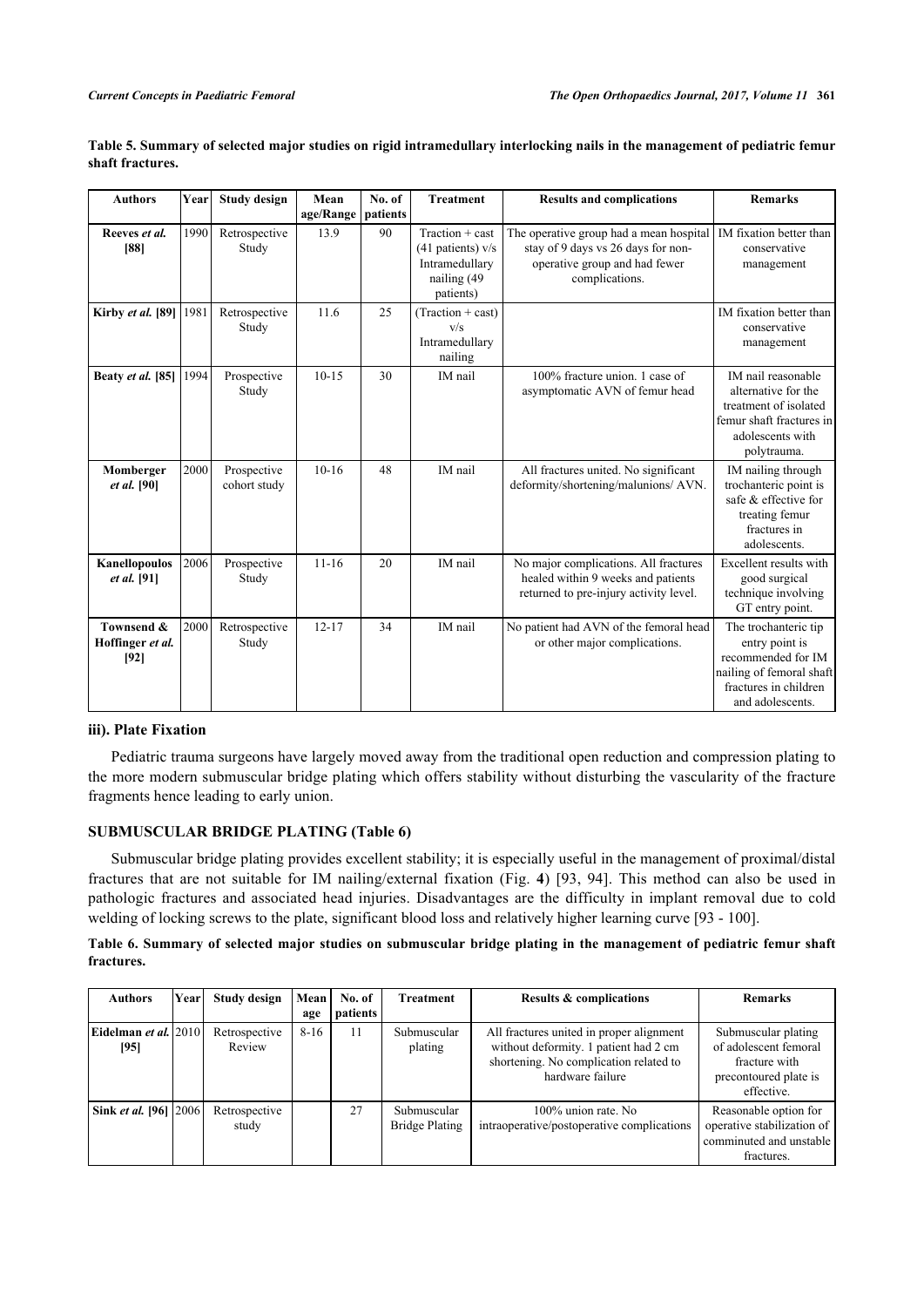| (Table 6) contd                    |      |                         |             |                           |                                      |                                                                                                                                                                                                                              |                                                                                                                                     |
|------------------------------------|------|-------------------------|-------------|---------------------------|--------------------------------------|------------------------------------------------------------------------------------------------------------------------------------------------------------------------------------------------------------------------------|-------------------------------------------------------------------------------------------------------------------------------------|
| <b>Authors</b>                     | Year | <b>Study design</b>     | Mean<br>age | No. of<br><i>patients</i> | Treatment                            | <b>Results &amp; complications</b>                                                                                                                                                                                           | <b>Remarks</b>                                                                                                                      |
| Agus et al. [98] 2003              |      | Retrospective<br>Study  | 11.3        | 14                        | Submuscular<br><b>Bridge Plating</b> | Mean healing time 12.4 weeks.<br>Angulation $>10$ seen in 1 patient.                                                                                                                                                         | Bridge plating is effective.<br>treatment method for the<br>closed comminuted<br>fractures of the proximal<br>and distal thirds.    |
| Hammad <i>et al.</i> 12008<br>[99] |      | Retrospective<br>study  | 9.4         | 15                        | Submuscular<br><b>Bridge Plating</b> | 100% union rate. Screw failure in form of<br>bending or breakage occurred in 2 patients,<br>without clinical consequences. Average<br>femoral lengthening 2.3 mm in 6 patients<br>and 2 mm tibial lengthening in 4 patients. | Reliable method for the<br>treatment of femoral shaft<br>fractures in skeletally<br>immature patients.                              |
| Abdelgawad<br><i>et al.</i> [100]  | 2013 | Retrospective<br>Review | 9           | 58                        | Submuscular<br><b>Bridge Plating</b> | All fractures healed well and all patients<br>returned to full activity. 1 patient had<br>implant failure and other, deep infection in<br>an old open fracture.                                                              | Submuscular bridge<br>plating is preferred<br>method for unstable<br>fractures or fractures of<br>the proximal and distal<br>shaft. |



<span id="page-9-0"></span>

Fig. (4). Preoperative and post operative radiographs of a comminuted subtrochanteric fracture with extension into the femoral shaft managed by submuscular bridge plating.

# **CONCLUSION**

Femoral shaft fractures in children are amongst the commonest fractures necessitating hospitalization. The major determinant of treatment modality is age of the child. Fractures in children below 6 years of age can be managed nonoperatively with excellent outcomes. Elastic stable intramedullary nails are preferred for children < 11 years of age or those with body weight < 50 kg with a length stable transverse or short oblique fracture. Length unstable fractures and fractures at the proximal ends of femur may be managed by submuscular plating or external fixation. For children above 11 years of age or those with body weight > 50 kg, rigid intramedullary nailing or submuscular plating is preferred. Piriformis fossa entry nails should be avoided to prevent the complication of avascular necrosis of femoral head.

# **CONFLICT OF INTEREST**

The authors confirm that this article content has no conflicts of interest.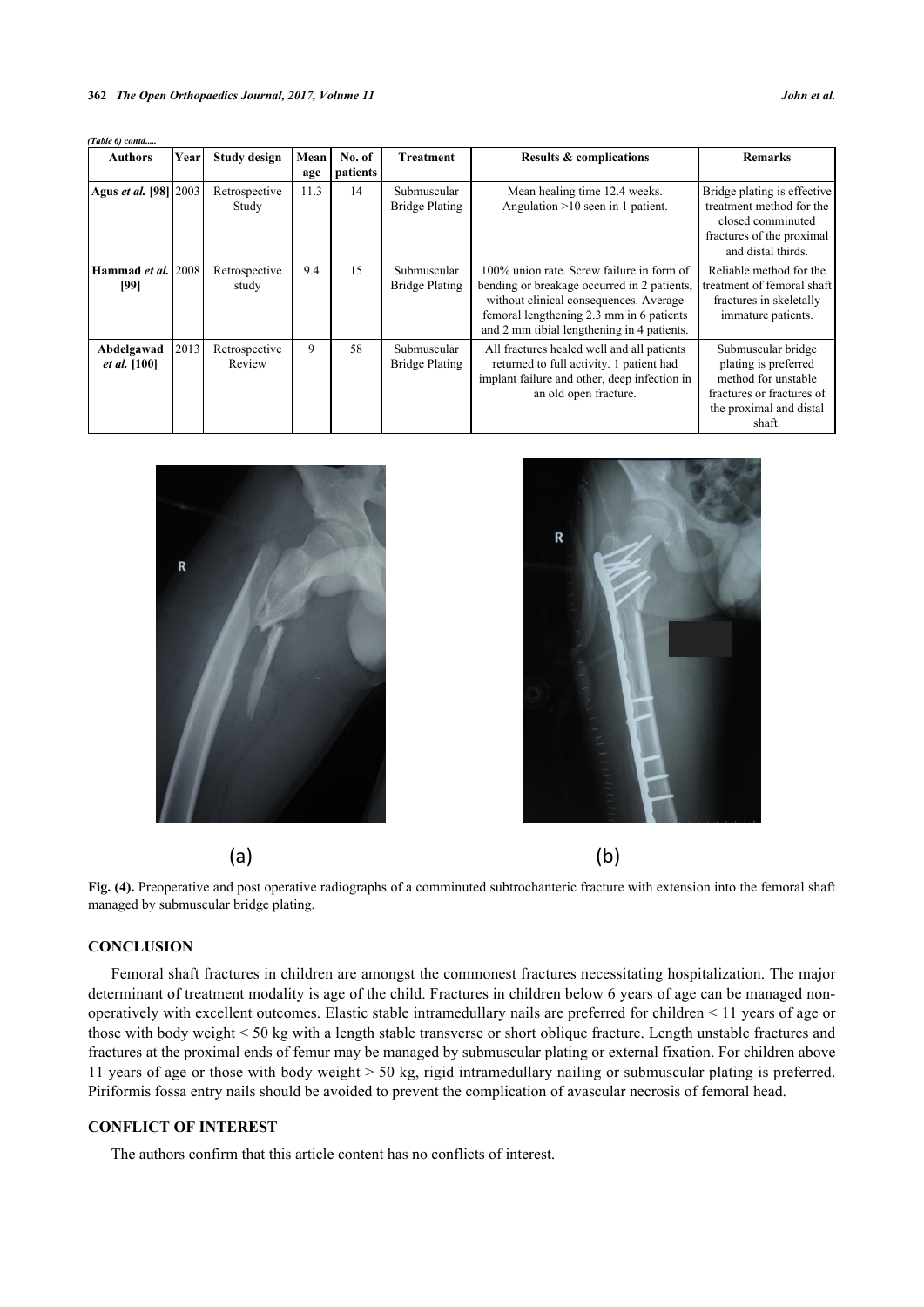# **ACKNOWLEDGEMENTS**

Declared none.

#### **LIST OF ABBREVIATIONS**

| <b>ALFN</b> |   | Adolescent Lateral Femoral Nail    |
|-------------|---|------------------------------------|
| <b>AVN</b>  | = | Avascular Necrosis                 |
| EF          | = | <b>External Fixator</b>            |
| <b>ESIN</b> | = | Elastic Stable Intramedullary Nail |
| <b>GT</b>   | = | Greater Trochanter (of femur)      |
| IМ          |   | Intramedullary                     |

#### **REFERENCES**

- <span id="page-10-0"></span>[1] Flynn JM, Skaggs D. Femoral shaft fractures. In: Flynn JM, Skaggs D, Waters P, Eds. Rockwood & Wilkins' Fractures in Children. Philadelphia: Wolters Kluwer 2014; pp. 987-1026.
- <span id="page-10-1"></span>[2] Loder RT, ODonnell PW, Feinberg JR. Epidemiology and mechanisms of femur fractures in children. J Pediatr Orthop 2006; 26(5): 561-6. [\[http://dx.doi.org/10.1097/01.bpo.0000230335.19029.ab](http://dx.doi.org/10.1097/01.bpo.0000230335.19029.ab)] [PMID: [16932091\]](http://www.ncbi.nlm.nih.gov/pubmed/16932091)
- <span id="page-10-2"></span>[3] Rewers A, Hedegaard H, Lezotte D, *et al.* Childhood femur fractures, associated injuries, and sociodemographic risk factors: a populationbased study. Pediatrics 2005; 115(5): e543-52. [\[http://dx.doi.org/10.1542/peds.2004-1064](http://dx.doi.org/10.1542/peds.2004-1064)] [PMID: [15867019\]](http://www.ncbi.nlm.nih.gov/pubmed/15867019)
- <span id="page-10-4"></span>[4] Hedlund R, Lindgren U. The incidence of femoral shaft fractures in children and adolescents. J Pediatr Orthop 1986; 6(1): 47-50. [\[http://dx.doi.org/10.1097/01241398-198601000-00010](http://dx.doi.org/10.1097/01241398-198601000-00010)] [PMID: [3941180\]](http://www.ncbi.nlm.nih.gov/pubmed/3941180)
- <span id="page-10-3"></span>[5] Hinton RY, Lincoln A, Crockett MM, Sponseller P, Smith G. Fractures of the femoral shaft in children. Incidence, mechanisms, and sociodemographic risk factors. J Bone Joint Surg Am 1999; 81(4): 500-9. [\[http://dx.doi.org/10.2106/00004623-199904000-00007](http://dx.doi.org/10.2106/00004623-199904000-00007)] [PMID: [10225795\]](http://www.ncbi.nlm.nih.gov/pubmed/10225795)
- <span id="page-10-5"></span>[6] Daly KE, Calvert PT. Accidental femoral fracture in infants. Injury 1991; 22(4): 337-8. [\[http://dx.doi.org/10.1016/0020-1383\(91\)90025-A](http://dx.doi.org/10.1016/0020-1383(91)90025-A)] [PMID: [1937741\]](http://www.ncbi.nlm.nih.gov/pubmed/1937741)
- <span id="page-10-6"></span>[7] Beals RK, Tufts E. Fractured femur in infancy: the role of child abuse. J Pediatr Orthop 1983; 3(5): 583-6. [\[http://dx.doi.org/10.1097/01241398-198311000-00004](http://dx.doi.org/10.1097/01241398-198311000-00004)] [PMID: [6655054\]](http://www.ncbi.nlm.nih.gov/pubmed/6655054)
- <span id="page-10-7"></span>[8] Blakemore LC, Loder RT, Hensinger RN. Role of intentional abuse in children 1 to 5 years old with isolated femoral shaft fractures. J Pediatr Orthop 1996; 16(5): 585-8. [\[http://dx.doi.org/10.1097/01241398-199609000-00007](http://dx.doi.org/10.1097/01241398-199609000-00007)] [PMID: [8865041\]](http://www.ncbi.nlm.nih.gov/pubmed/8865041)
- <span id="page-10-8"></span>[9] Coffey C, Haley K, Hayes J, Groner JI. The risk of child abuse in infants and toddlers with lower extremity injuries. J Pediatr Surg 2005; 40(1): 120-3. [\[http://dx.doi.org/10.1016/j.jpedsurg.2004.09.003\]](http://dx.doi.org/10.1016/j.jpedsurg.2004.09.003) [PMID: [15868570](http://www.ncbi.nlm.nih.gov/pubmed/15868570)]
- <span id="page-10-9"></span>[10] Burks RT, Sutherland DH. Stress fracture of the femoral shaft in children: report of two cases and discussion. J Pediatr Orthop 1984; 4(5): 614-6. [\[http://dx.doi.org/10.1097/01241398-198409000-00017](http://dx.doi.org/10.1097/01241398-198409000-00017)] [PMID: [6490886\]](http://www.ncbi.nlm.nih.gov/pubmed/6490886)
- [11] Toren A, Goshen E, Katz M, Levi R, Rechavi G. Bilateral femoral stress fractures in a child due to in-line (roller) skating. Acta Paediatr 1997; 86(3): 332-3. [\[http://dx.doi.org/10.1111/j.1651-2227.1997.tb08903.x\]](http://dx.doi.org/10.1111/j.1651-2227.1997.tb08903.x) [PMID: [9099330](http://www.ncbi.nlm.nih.gov/pubmed/9099330)]
- <span id="page-10-10"></span>[12] Meaney JE, Carty H. Femoral stress fractures in children. Skeletal Radiol 1992; 21(3): 173-6. [\[http://dx.doi.org/10.1007/BF00242131\]](http://dx.doi.org/10.1007/BF00242131) [PMID: [1604343](http://www.ncbi.nlm.nih.gov/pubmed/1604343)]
- <span id="page-10-11"></span>[13] Slongo TF, Audigé L. Fracture and dislocation classification compendium for children: the AO pediatric comprehensive classification of long bone fractures (PCCF). J Orthop Trauma 2007; 21(10)(Suppl.): S135-60. [\[http://dx.doi.org/10.1097/00005131-200711101-00020](http://dx.doi.org/10.1097/00005131-200711101-00020)] [PMID: [18277238\]](http://www.ncbi.nlm.nih.gov/pubmed/18277238)
- <span id="page-10-12"></span>[14] Resch H, Oberhammer J, Wanitschek P, Seykora P. Rotational deformities following pediatric femoral shaft fracture. Aktuelle Traumatol 1989; 19(2): 77-81. [PMID: [2565662\]](http://www.ncbi.nlm.nih.gov/pubmed/2565662)
- <span id="page-10-13"></span>[15] Malkawi H, Shannak A, Hadidi S. Remodeling after femoral shaft fractures in children treated by the modified blount method. J Pediatr Orthop 1986; 6(4): 421-9.
	- [\[http://dx.doi.org/10.1097/01241398-198607000-00006](http://dx.doi.org/10.1097/01241398-198607000-00006)] [PMID: [3734064\]](http://www.ncbi.nlm.nih.gov/pubmed/3734064)
- <span id="page-10-14"></span>[16] Kocher MS, Sink EL, Blasier RD, *et al.* American Academy of Orthopaedic Surgeons clinical practice guideline on treatment of pediatric diaphyseal femur fracture. J Bone Joint Surg Am 2010; 92(8): 1790-2. [\[http://dx.doi.org/10.2106/JBJS.J.00137\]](http://dx.doi.org/10.2106/JBJS.J.00137) [PMID: [20660244](http://www.ncbi.nlm.nih.gov/pubmed/20660244)]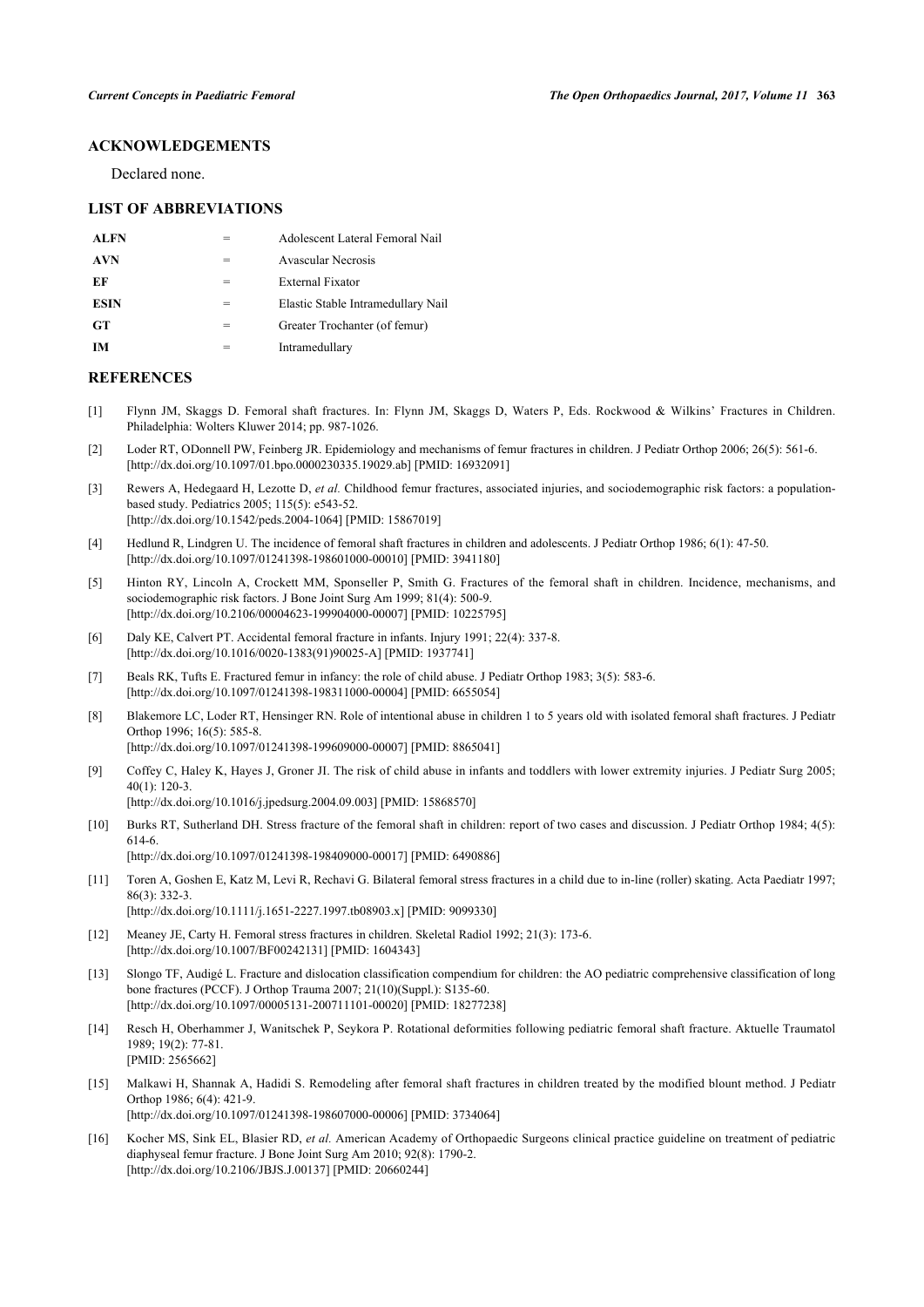#### **364** *The Open Orthopaedics Journal, 2017, Volume 11 John et al.*

- <span id="page-11-0"></span>[17] Stannard JP, Christensen KP, Wilkins KE. Femur fractures in infants: a new therapeutic approach. J Pediatr Orthop 1995; 15(4): 461-6. [\[http://dx.doi.org/10.1097/01241398-199507000-00010](http://dx.doi.org/10.1097/01241398-199507000-00010)] [PMID: [7560035\]](http://www.ncbi.nlm.nih.gov/pubmed/7560035)
- <span id="page-11-1"></span>[18] Podeszwa DA, Mooney JF III, Cramer KE, Mendelow MJ. Comparison of Pavlik harness application and immediate spica casting for femur fractures in infants. J Pediatr Orthop 2004; 24(5): 460-2. [\[http://dx.doi.org/10.1097/01241398-200409000-00002](http://dx.doi.org/10.1097/01241398-200409000-00002)] [PMID: [15308892\]](http://www.ncbi.nlm.nih.gov/pubmed/15308892)
- <span id="page-11-2"></span>[19] Irani RN, Nicholson JT, Chung SM. Long-term results in the treatment of femoral-shaft fractures in young children by immediate spica immobilization. J Bone Joint Surg Am 1976; 58(7): 945-51. [\[http://dx.doi.org/10.2106/00004623-197658070-00009](http://dx.doi.org/10.2106/00004623-197658070-00009)] [PMID: [977626\]](http://www.ncbi.nlm.nih.gov/pubmed/977626)
- <span id="page-11-3"></span>[20] Staheli LT. Femoral and tibial growth following femoral shaft fracture in childhood. Clin Orthop Relat Res 1967; 55(55): 159-63. [PMID: [6079747\]](http://www.ncbi.nlm.nih.gov/pubmed/6079747)
- <span id="page-11-4"></span>[21] Miller ME, Bramlett KW, Kissell EU, Niemann KM. Improved treatment of femoral shaft fractures in children. The pontoon 9090 spica cast. Clin Orthop Relat Res 1987; (219): 140-6. [PMID: [3581563\]](http://www.ncbi.nlm.nih.gov/pubmed/3581563)
- <span id="page-11-5"></span>[22] McCarthy RE. A method for early spica cast application in treatment of pediatric femoral shaft fractures. J Pediatr Orthop 1986; 6(1): 89-91. [\[http://dx.doi.org/10.1097/01241398-198601000-00016](http://dx.doi.org/10.1097/01241398-198601000-00016)] [PMID: [3941186\]](http://www.ncbi.nlm.nih.gov/pubmed/3941186)
- <span id="page-11-6"></span>[23] Illgen R II, Rodgers WB, Hresko MT, Waters PM, Zurakowski D, Kasser JR. Femur fractures in children: treatment with early sitting spica casting. J Pediatr Orthop 1998; 18(4): 481-7. [\[http://dx.doi.org/10.1097/01241398-199807000-00016](http://dx.doi.org/10.1097/01241398-199807000-00016)] [PMID: [9661858\]](http://www.ncbi.nlm.nih.gov/pubmed/9661858)
- <span id="page-11-7"></span>[24] Large TM, Frick SL. Compartment syndrome of the leg after treatment of a femoral fracture with an early sitting spica cast. A report of two cases. J Bone Joint Surg Am 2003; 85-A(11): 2207-10. [\[http://dx.doi.org/10.2106/00004623-200311000-00024](http://dx.doi.org/10.2106/00004623-200311000-00024)] [PMID: [14630855\]](http://www.ncbi.nlm.nih.gov/pubmed/14630855)
- <span id="page-11-8"></span>[25] Madhuri V, Dutt V, Gahukamble AD, Tharyan P. Interventions for treating femoral shaft fractures in children and adolescents 2014. [\[http://dx.doi.org/10.1002/ebch.1987\]](http://dx.doi.org/10.1002/ebch.1987)
- <span id="page-11-9"></span>[26] Infante AF Jr, Albert MC, Jennings WB, Lehner JT. Immediate hip spica casting for femur fractures in pediatric patients. A review of 175 patients. Clin Orthop Relat Res 2000; (376): 106-12. [\[http://dx.doi.org/10.1097/00003086-200007000-00015](http://dx.doi.org/10.1097/00003086-200007000-00015)] [PMID: [10906864\]](http://www.ncbi.nlm.nih.gov/pubmed/10906864)
- <span id="page-11-10"></span>[27] Ferguson J, Nicol RO. Early spica treatment of pediatric femoral shaft fractures. J Pediatr Orthop 2000; 20(2): 189-92. [\[http://dx.doi.org/10.1097/01241398-200003000-00011](http://dx.doi.org/10.1097/01241398-200003000-00011)] [PMID: [10739280\]](http://www.ncbi.nlm.nih.gov/pubmed/10739280)
- <span id="page-11-11"></span>[28] Hughes BF, Sponseller PD, Thompson JD. Pediatric femur fractures: effects of spica cast treatment on family and community. J Pediatr Orthop 1995; 15(4): 457-60. [\[http://dx.doi.org/10.1097/01241398-199507000-00009](http://dx.doi.org/10.1097/01241398-199507000-00009)] [PMID: [7560034\]](http://www.ncbi.nlm.nih.gov/pubmed/7560034)
- <span id="page-11-12"></span>[29] Hunter JB. Femoral shaft fractures in children. Injury 2005; 36: A86-93.
- <span id="page-11-13"></span>[30] Flynn JM, Garner MR, Jones KJ, *et al.* The treatment of low-energy femoral shaft fractures: a prospective study comparing the walking spica with the traditional spica cast. J Bone Joint Surg Am 2011; 93(23): 2196-202. [\[http://dx.doi.org/10.2106/JBJS.J.01165\]](http://dx.doi.org/10.2106/JBJS.J.01165) [PMID: [22159855](http://www.ncbi.nlm.nih.gov/pubmed/22159855)]
- <span id="page-11-14"></span>[31] Leu D, Sargent MC, Ain MC, Leet AI, Tis JE, Sponseller PD. Spica casting for pediatric femoral fractures: a prospective, randomized controlled study of single-leg versus double-leg spica casts. J Bone Joint Surg Am 2012; 94(14): 1259-64. [\[http://dx.doi.org/10.2106/JBJS.K.00966\]](http://dx.doi.org/10.2106/JBJS.K.00966) [PMID: [22695973](http://www.ncbi.nlm.nih.gov/pubmed/22695973)]
- <span id="page-11-16"></span>[32] Epps HR, Molenaar E, Oconnor DP. Immediate single-leg spica cast for pediatric femoral diaphysis fractures. J Pediatr Orthop 2006; 26(4): 491-6.

[\[http://dx.doi.org/10.1097/01.bpo.0000217724.08794.e4](http://dx.doi.org/10.1097/01.bpo.0000217724.08794.e4)] [PMID: [16791068\]](http://www.ncbi.nlm.nih.gov/pubmed/16791068)

- <span id="page-11-17"></span>[33] Cassinelli EH, Young B, Vogt M, Pierce MC, Deeney VF. Spica cast application in the emergency room for select pediatric femur fractures. J Orthop Trauma 2005; 19(10): 709-16. [\[http://dx.doi.org/10.1097/01.bot.0000184146.82824.35](http://dx.doi.org/10.1097/01.bot.0000184146.82824.35)] [PMID: [16314719\]](http://www.ncbi.nlm.nih.gov/pubmed/16314719)
- <span id="page-11-18"></span>[34] Czertak DJ, Hennrikus WL. The treatment of pediatric femur fractures with early 9090 spica casting. J Pediatr Orthop 1999; 19(2): 229-32. [\[http://dx.doi.org/10.1097/01241398-199903000-00018](http://dx.doi.org/10.1097/01241398-199903000-00018)] [PMID: [10088694\]](http://www.ncbi.nlm.nih.gov/pubmed/10088694)
- <span id="page-11-15"></span>[35] Mubarak SJ, Frick S, Sink E, Rathjen K, Noonan KJ. Volkmann contracture and compartment syndromes after femur fractures in children treated with 90/90 spica casts. J Pediatr Orthop 2006; 26(5): 567-72. [\[http://dx.doi.org/10.1097/01.bpo.0000230329.06460.f7](http://dx.doi.org/10.1097/01.bpo.0000230329.06460.f7)] [PMID: [16932092](http://www.ncbi.nlm.nih.gov/pubmed/16932092)]
- <span id="page-11-19"></span>[36] Bryant T. The Practice of Surgery. Philadelphia, PA 1873.
- <span id="page-11-20"></span>[37] Cole WH. Results of treatment of fractured femurs in children with special reference to Bryant's overhead traction. Arch Surg 1922; 5: 702-16.

[\[http://dx.doi.org/10.1001/archsurg.1922.01110150255012](http://dx.doi.org/10.1001/archsurg.1922.01110150255012)]

<span id="page-11-21"></span>[38] Nicholson JT, Foster RM, Heath RD. Bryants traction; a provocative cause of circulatory complications. J Am Med Assoc 1955; 157(5): 415-8.

[\[http://dx.doi.org/10.1001/jama.1955.02950220009003](http://dx.doi.org/10.1001/jama.1955.02950220009003)] [PMID: [13221439\]](http://www.ncbi.nlm.nih.gov/pubmed/13221439)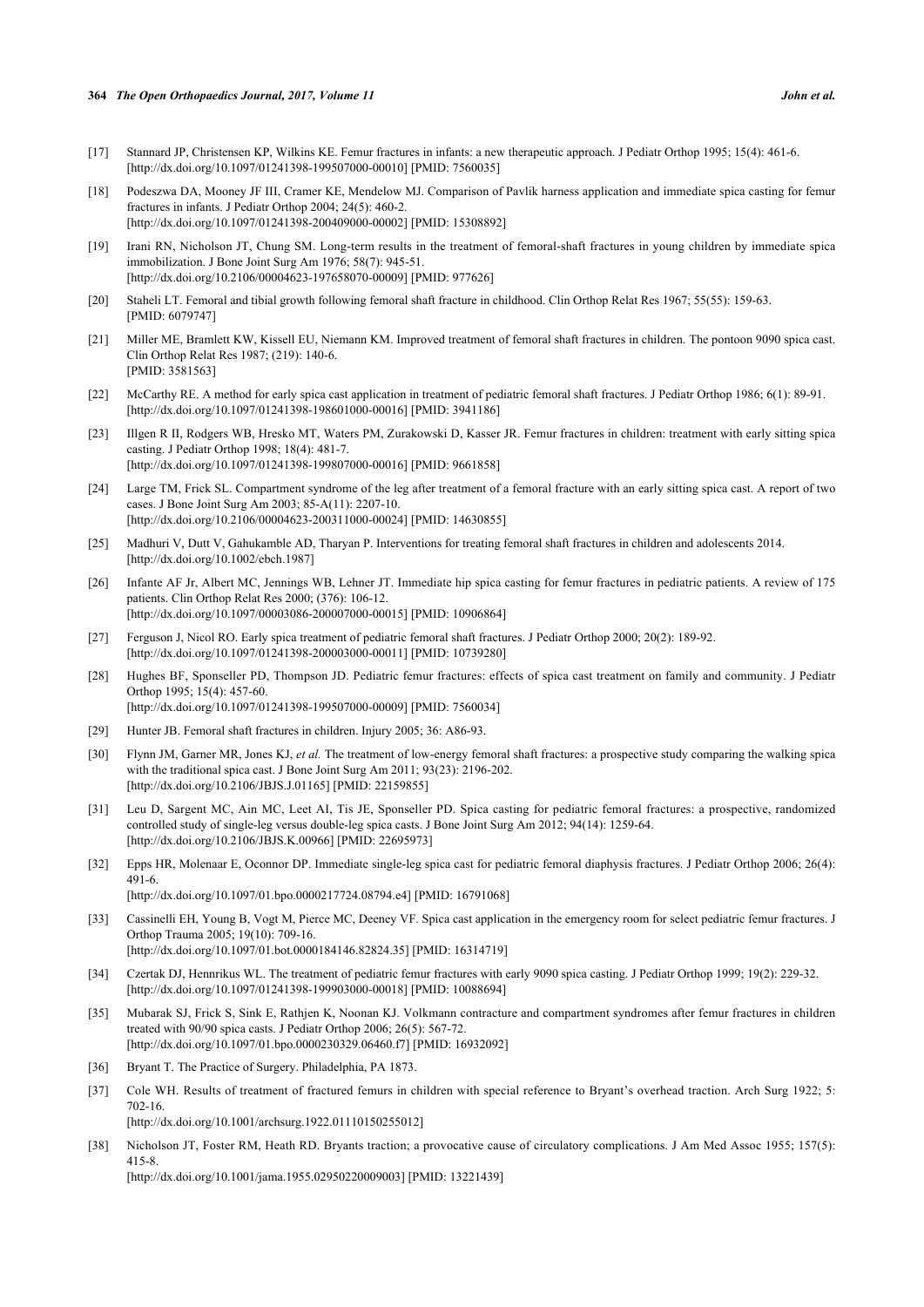- <span id="page-12-0"></span>[39] Ferry AM, Edgar MS Jr. Modified bryants traction. J Bone Joint Surg Am 1966; 48(3): 533-6. [\[http://dx.doi.org/10.2106/00004623-196648030-00013](http://dx.doi.org/10.2106/00004623-196648030-00013)] [PMID: [5929797\]](http://www.ncbi.nlm.nih.gov/pubmed/5929797)
- <span id="page-12-1"></span>[40] Thompson JD, Buehler KC, Sponseller PD, *et al.* Shortening in femoral shaft fractures in children treated with spica cast. Clin Orthop Relat Res 1997; (338): 74-8.
	- [\[http://dx.doi.org/10.1097/00003086-199705000-00010](http://dx.doi.org/10.1097/00003086-199705000-00010)] [PMID: [9170364\]](http://www.ncbi.nlm.nih.gov/pubmed/9170364)
- <span id="page-12-2"></span>[41] Aronson DD, Singer RM, Higgins RF. Skeletal traction for fractures of the femoral shaft in children. A long-term study. J Bone Joint Surg Am 1987; 69(9): 1435-9. [\[http://dx.doi.org/10.2106/00004623-198769090-00018](http://dx.doi.org/10.2106/00004623-198769090-00018)] [PMID: [3440802\]](http://www.ncbi.nlm.nih.gov/pubmed/3440802)
- [42] Dencker H. Wire traction complications associated with treatment of femoral shaft fractures. Acta Orthop Scand 1964; 35: 158-63. [\[http://dx.doi.org/10.3109/17453676508989349\]](http://dx.doi.org/10.3109/17453676508989349) [PMID: [14242865](http://www.ncbi.nlm.nih.gov/pubmed/14242865)]
- <span id="page-12-3"></span>[43] Ryan JR. 9090 skeletal femoral traction for femoral shaft fractures in children. J Trauma 1981; 21(1): 46-8. [\[http://dx.doi.org/10.1097/00005373-198101000-00009](http://dx.doi.org/10.1097/00005373-198101000-00009)] [PMID: [7463539\]](http://www.ncbi.nlm.nih.gov/pubmed/7463539)
- <span id="page-12-4"></span>[44] Mooney JF. The use of 'damage control orthopaedics' techniques in children with segmental open femur fractures. J Pediatr Orthop 2012; 21(5): 400-3.
- <span id="page-12-5"></span>[45] Miner T, Carroll KL. Outcomes of external fixation of pediatric femoral shaft fractures. J Pediatr Orthop 2000; 20(3): 405-10. [\[http://dx.doi.org/10.1097/01241398-200005000-00027](http://dx.doi.org/10.1097/01241398-200005000-00027)] [PMID: [10823615\]](http://www.ncbi.nlm.nih.gov/pubmed/10823615)
- <span id="page-12-8"></span>[46] Skaggs DL, Leet AI, Money MD, Shaw BA, Hale JM, Tolo VT. Secondary fractures associated with external fixation in pediatric femur fractures. J Pediatr Orthop 1999; 19(5): 582-6. [\[http://dx.doi.org/10.1097/01241398-199909000-00005](http://dx.doi.org/10.1097/01241398-199909000-00005)] [PMID: [10488855\]](http://www.ncbi.nlm.nih.gov/pubmed/10488855)
- <span id="page-12-16"></span>[47] Gregory P, Pevny T, Teague D. Early complications with external fixation of pediatric femoral shaft fractures. J Orthop Trauma 1996; 10(3): 191-8. [\[http://dx.doi.org/10.1097/00005131-199604000-00007](http://dx.doi.org/10.1097/00005131-199604000-00007)] [PMID: [8667111\]](http://www.ncbi.nlm.nih.gov/pubmed/8667111)
- <span id="page-12-6"></span>[48] Hedin H, Hjorth K, Larsson S, Nilsson S. Radiological outcome after external fixation of 97 femoral shaft fractures in children. Injury 2003; 34(4): 287-92. [\[http://dx.doi.org/10.1016/S0020-1383\(02\)00173-0\]](http://dx.doi.org/10.1016/S0020-1383(02)00173-0) [PMID: [12667782](http://www.ncbi.nlm.nih.gov/pubmed/12667782)]
- <span id="page-12-7"></span>[49] Evanoff M, Strong ML, MacIntosh R. External fixation maintained until fracture consolidation in the skeletally immature. J Pediatr Orthop 1993; 13(1): 98-101.
	- [\[http://dx.doi.org/10.1097/01241398-199301000-00020](http://dx.doi.org/10.1097/01241398-199301000-00020)] [PMID: [8416365\]](http://www.ncbi.nlm.nih.gov/pubmed/8416365)
- <span id="page-12-9"></span>[50] Aronson J, Tursky EA. External fixation of femur fractures in children. J Pediatr Orthop 1992; 12(2): 157-63. [\[http://dx.doi.org/10.1097/01241398-199203000-00003](http://dx.doi.org/10.1097/01241398-199203000-00003)] [PMID: [1552016\]](http://www.ncbi.nlm.nih.gov/pubmed/1552016)
- <span id="page-12-10"></span>[51] Matzkin EG, Smith EL, Wilson A, Murray PC. External fixation of pediatric femur fractures with cortical contact. Am J Orthop 2006; 35(11): 498-501. [PMID: [17152970\]](http://www.ncbi.nlm.nih.gov/pubmed/17152970)
- <span id="page-12-11"></span>[52] Bar-On E, Sagiv S, Porat S. External fixation or flexible intramedullary nailing for femoral shaft fractures in children. A prospective, randomised study. J Bone Joint Surg Br 1997; 79(6): 975-8. [\[http://dx.doi.org/10.1302/0301-620X.79B6.7740\]](http://dx.doi.org/10.1302/0301-620X.79B6.7740) [PMID: [9393916](http://www.ncbi.nlm.nih.gov/pubmed/9393916)]
- <span id="page-12-12"></span>[53] Kapukaya A, Subaşi M, Necmioğlu S, Arslan H, Kesemenli C, Yildirim K. Treatment of closed femoral diaphyseal fractures with external fixators in children. Arch Orthop Trauma Surg 1998; 117(6-7): 387-9. [\[http://dx.doi.org/10.1007/s004020050273\]](http://dx.doi.org/10.1007/s004020050273) [PMID: [9709858](http://www.ncbi.nlm.nih.gov/pubmed/9709858)]
- <span id="page-12-13"></span>[54] Davis TJ, Topping RE, Blanco JS. External fixation of pediatric femoral fractures. Clin Orthop Relat Res 1995; (318): 191-8. [PMID: [7671516\]](http://www.ncbi.nlm.nih.gov/pubmed/7671516)
- <span id="page-12-14"></span>[55] Sola J, Schoenecker PL, Gordon JE. External fixation of femoral shaft fractures in children: enhanced stability with the use of an auxiliary pin. J Pediatr Orthop 1999; 19(5): 587-91. [\[http://dx.doi.org/10.1097/01241398-199909000-00006](http://dx.doi.org/10.1097/01241398-199909000-00006)] [PMID: [10488856\]](http://www.ncbi.nlm.nih.gov/pubmed/10488856)
- <span id="page-12-15"></span>[56] Domb BG, Sponseller PD, Ain M, Miller NH. Comparison of dynamic versus static external fixation for pediatric femur fractures. J Pediatr Orthop 2002; 22(4): 428-30.
- [\[http://dx.doi.org/10.1097/01241398-200207000-00003](http://dx.doi.org/10.1097/01241398-200207000-00003)] [PMID: [12131435\]](http://www.ncbi.nlm.nih.gov/pubmed/12131435)
- <span id="page-12-17"></span>[57] Barlas K, Beg H. Flexible intramedullary nailing versus external fixation of paediatric femoral fractures. Acta Orthop Belg 2006; 72(2): 159-63. [PMID: [16768258\]](http://www.ncbi.nlm.nih.gov/pubmed/16768258)
- <span id="page-12-18"></span>[58] Prévot J, Lascombes P, Ligier JN. The ECMES (Centro-Medullary Elastic Stabilising Wiring) osteosynthesis method in limb fractures in children. Principle, application on the femur. Apropos of 250 fractures followed-up since 1979. Chirurgie 1993-1994; 119(9): 473-6. [in French]. [PMID: [7729190\]](http://www.ncbi.nlm.nih.gov/pubmed/7729190)
- <span id="page-12-19"></span>[59] Ligier JN, Metaizeau JP, Prevot J, Lascombes P. Elastic stable intramedullary nailing of femoral shaft fractures in children. J Bone Joint Surg Br 1988; 70(1): 74-7. [PMID: [3339064\]](http://www.ncbi.nlm.nih.gov/pubmed/3339064)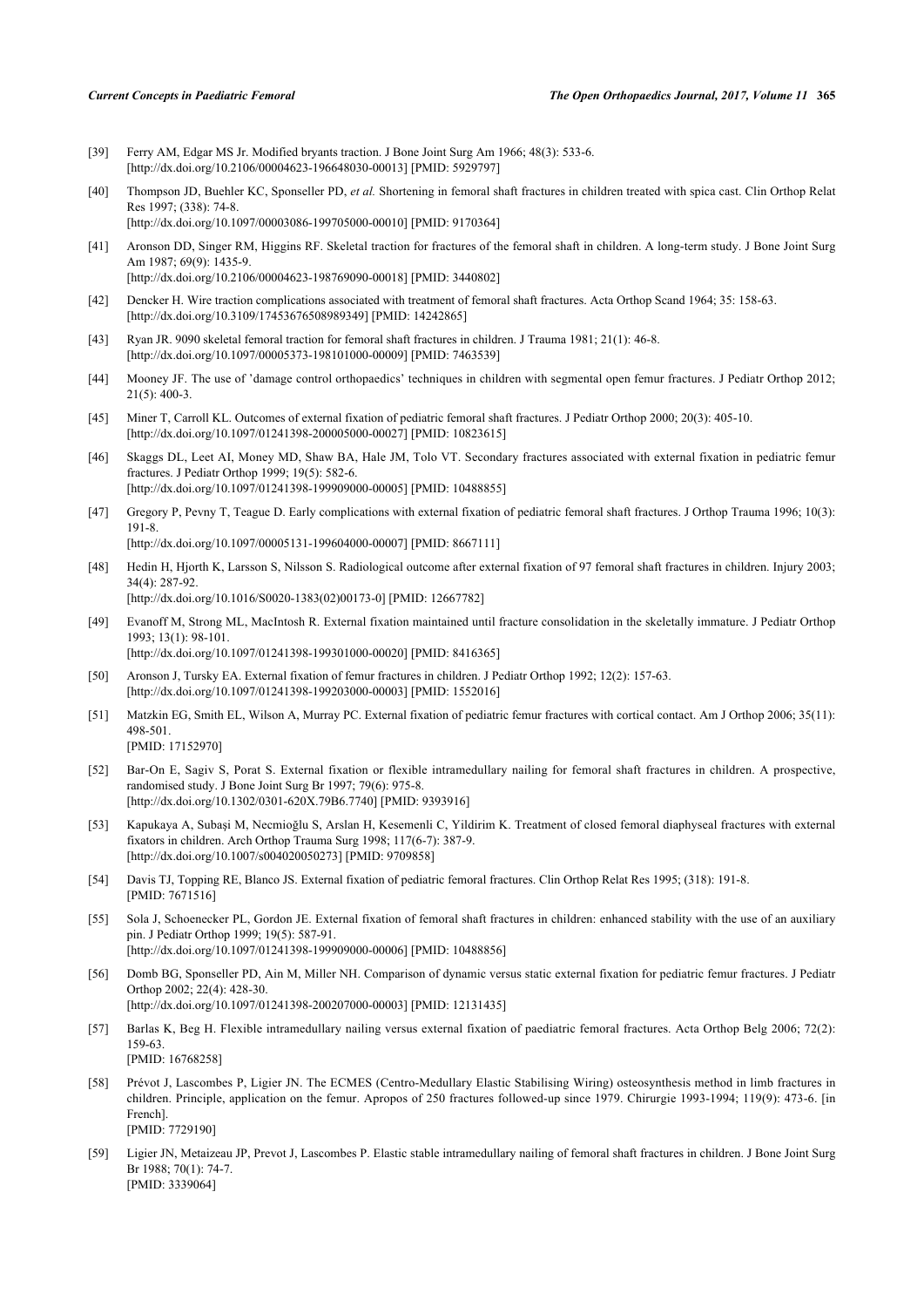- <span id="page-13-0"></span>[60] Flynn JM, Hresko T, Reynolds RA, Blasier RD, Davidson R, Kasser J. Titanium elastic nails for pediatric femur fractures: a multicenter study of early results with analysis of complications. J Pediatr Orthop 2001; 21(1): 4-8. [\[http://dx.doi.org/10.1097/01241398-200101000-00003](http://dx.doi.org/10.1097/01241398-200101000-00003)] [PMID: [11176345\]](http://www.ncbi.nlm.nih.gov/pubmed/11176345)
- <span id="page-13-1"></span>[61] Bhuyan BK, Mohan Singh S. Titanium elastic nailing in pediatric femoral diaphyseal fractures in the age group of 516 years - A short term study. J Clin Orthop Trauma 2014; 5(4): 203-10. [\[http://dx.doi.org/10.1016/j.jcot.2014.08.001](http://dx.doi.org/10.1016/j.jcot.2014.08.001)] [PMID: [25983499\]](http://www.ncbi.nlm.nih.gov/pubmed/25983499)
- <span id="page-13-2"></span>[62] Bourdelat D. Fracture of the femoral shaft in children: advantages of the descending medullary nailing. J Pediatr Orthop B 1996; 5(2): 110-4. [\[http://dx.doi.org/10.1097/01202412-199605020-00010](http://dx.doi.org/10.1097/01202412-199605020-00010)] [PMID: [8811540\]](http://www.ncbi.nlm.nih.gov/pubmed/8811540)
- <span id="page-13-3"></span>[63] Lascombes P, Haumont T, Journeau P. Use and abuse of flexible intramedullary nailing in children and adolescents. J Pediatr Orthop 2006; 26(6): 827-34.

[\[http://dx.doi.org/10.1097/01.bpo.0000235397.64783.d6\]](http://dx.doi.org/10.1097/01.bpo.0000235397.64783.d6) [PMID: [17065959](http://www.ncbi.nlm.nih.gov/pubmed/17065959)]

- <span id="page-13-4"></span>[64] Fricka KB, Mahar AT, Lee SS, Newton PO. Biomechanical analysis of antegrade and retrograde flexible intramedullary nail fixation of pediatric femoral fractures using a synthetic bone model. J Pediatr Orthop 2004; 24(2): 167-71. [\[http://dx.doi.org/10.1097/01241398-200403000-00006](http://dx.doi.org/10.1097/01241398-200403000-00006)] [PMID: [15076601\]](http://www.ncbi.nlm.nih.gov/pubmed/15076601)
- <span id="page-13-6"></span>[65] Moroz LA, Launay F, Kocher MS, *et al.* Titanium elastic nailing of fractures of the femur in children. Predictors of complications and poor outcome. J Bone Joint Surg Br 2006; 88(10): 1361-6. [\[http://dx.doi.org/10.1302/0301-620X.88B10.17517\]](http://dx.doi.org/10.1302/0301-620X.88B10.17517) [PMID: [17012428](http://www.ncbi.nlm.nih.gov/pubmed/17012428)]
- <span id="page-13-5"></span>[66] Luhmann SJ, Schootman M, Schoenecker PL, Dobbs MB, Gordon JE. Complications of titanium elastic nails for pediatric femoral shaft fractures. J Pediatr Orthop 2003; 23(4): 443-7. [\[http://dx.doi.org/10.1097/01241398-200307000-00006](http://dx.doi.org/10.1097/01241398-200307000-00006)] [PMID: [12826940\]](http://www.ncbi.nlm.nih.gov/pubmed/12826940)
- <span id="page-13-7"></span>[67] Parikh SN, Jain VV, Denning J, *et al.* Complications of elastic stable intramedullary nailing in pediatric fracture management: AAOS exhibit selection. J Bone Joint Surg Am 2012; 94(24): e184. [\[http://dx.doi.org/10.2106/JBJS.L.00668\]](http://dx.doi.org/10.2106/JBJS.L.00668) [PMID: [23318623](http://www.ncbi.nlm.nih.gov/pubmed/23318623)]
- <span id="page-13-8"></span>[68] Mehlman CT, Nemeth NM, Glos DL. Antegrade versus retrograde titanium elastic nail fixation of pediatric distal-third femoral-shaft fractures: a mechanical study. J Orthop Trauma 2006; 20(9): 608-12. [\[http://dx.doi.org/10.1097/01.bot.0000249414.59012.d9](http://dx.doi.org/10.1097/01.bot.0000249414.59012.d9)] [PMID: [17088662\]](http://www.ncbi.nlm.nih.gov/pubmed/17088662)
- <span id="page-13-9"></span>[69] Wall EJ, Jain V, Vora V, Mehlman CT, Crawford AH. Complications of titanium and stainless steel elastic nail fixation of pediatric femoral fractures. J Bone Joint Surg Am 2008; 90(6): 1305-13. [\[http://dx.doi.org/10.2106/JBJS.G.00328\]](http://dx.doi.org/10.2106/JBJS.G.00328) [PMID: [18519325](http://www.ncbi.nlm.nih.gov/pubmed/18519325)]
- <span id="page-13-10"></span>[70] Perez A, Mahar A, Negus C, Newton P, Impelluso T. A computational evaluation of the effect of intramedullary nail material properties on the stabilization of simulated femoral shaft fractures. Med Eng Phys 2008; 30(6): 755-60. [\[http://dx.doi.org/10.1016/j.medengphy.2007.08.004](http://dx.doi.org/10.1016/j.medengphy.2007.08.004)] [PMID: [17905637\]](http://www.ncbi.nlm.nih.gov/pubmed/17905637)
- <span id="page-13-11"></span>[71] Linhart WE, Roposch A. Elastic stable intramedullary nailing for unstable femoral fractures in children: preliminary results of a new method. J Trauma 1999; 47(2): 372-8. [\[http://dx.doi.org/10.1097/00005373-199908000-00028](http://dx.doi.org/10.1097/00005373-199908000-00028)] [PMID: [10452476\]](http://www.ncbi.nlm.nih.gov/pubmed/10452476)
- <span id="page-13-12"></span>[72] Cramer KE, Tornetta P III, Spero CR, Alter S, Miraliakbar H, Teefey J. Ender rod fixation of femoral shaft fractures in children. Clin Orthop Relat Res 2000; (376): 119-23. [\[http://dx.doi.org/10.1097/00003086-200007000-00017](http://dx.doi.org/10.1097/00003086-200007000-00017)] [PMID: [10906866\]](http://www.ncbi.nlm.nih.gov/pubmed/10906866)
- <span id="page-13-13"></span>[73] Ellis HB, Ho CA, Podeszwa DA, Wilson PL. A comparison of locked versus nonlocked Enders rods for length unstable pediatric femoral shaft fractures. J Pediatr Orthop 2011; 31(8): 825-33. [\[http://dx.doi.org/10.1097/BPO.0b013e31822ed34d](http://dx.doi.org/10.1097/BPO.0b013e31822ed34d)] [PMID: [22101659](http://www.ncbi.nlm.nih.gov/pubmed/22101659)]
- <span id="page-13-14"></span>[74] Aktekin CN, Oztürk AM, Altay M, Toprak A, Ozkurt B, Tabak AY. Flexible intramedullary nailing of children. Ulus Travma Acil Cerrahi Derg 2007; 13(2): 115-21. [PMID: [17682953\]](http://www.ncbi.nlm.nih.gov/pubmed/17682953)
- <span id="page-13-15"></span>[75] Carey TP, Galpin RD. Flexible intramedullary nail fixation of pediatric femoral fractures. Clin Orthop Relat Res 1996; (332): 110-8. [\[http://dx.doi.org/10.1097/00003086-199611000-00015](http://dx.doi.org/10.1097/00003086-199611000-00015)] [PMID: [8913152\]](http://www.ncbi.nlm.nih.gov/pubmed/8913152)
- <span id="page-13-16"></span>[76] Singh R, Sharma SC, Magu NK, Singla A. Titanium elastic nailing in pediatric femoral diaphyseal fractures. Indian J Orthop 2006; 40(1): 29-34. [\[http://dx.doi.org/10.4103/0019-5413.34071](http://dx.doi.org/10.4103/0019-5413.34071)]
- <span id="page-13-17"></span>[77] Li Y, Stabile KJ, Shilt JS. Biomechanical analysis of titanium elastic nail fixation in a pediatric femur fracture model. J Pediatr Orthop 2008; 28(8): 874-8. [\[http://dx.doi.org/10.1097/BPO.0b013e31818f1136\]](http://dx.doi.org/10.1097/BPO.0b013e31818f1136) [PMID: [19034181](http://www.ncbi.nlm.nih.gov/pubmed/19034181)]
- <span id="page-13-18"></span>[78] Saikia K, Bhuyan S, Bhattacharya T, Saikia S. Titanium elastic nailing in femoral diaphyseal fractures of children in 616 years of age. Indian J Orthop 2007; 41(4): 381-5. [\[http://dx.doi.org/10.4103/0019-5413.33876](http://dx.doi.org/10.4103/0019-5413.33876)] [PMID: [21139795](http://www.ncbi.nlm.nih.gov/pubmed/21139795)]
- <span id="page-13-19"></span>[79] Narayanan UG, Hyman JE, Wainwright AM, Rang M, Alman BA. Complications of elastic stable intramedullary nail fixation of pediatric femoral fractures, and how to avoid them. J Pediatr Orthop 2004; 24(4): 363-9.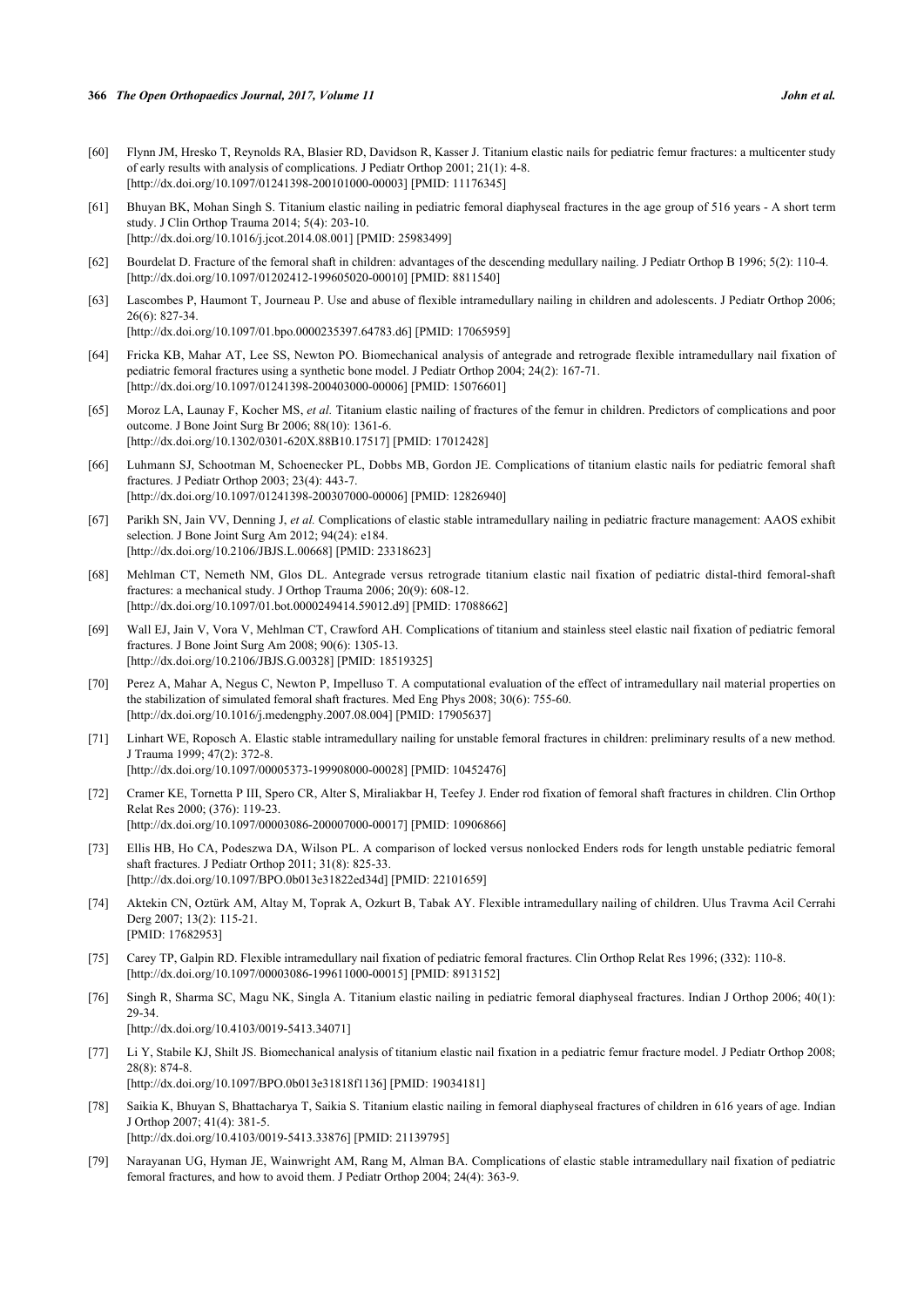[\[http://dx.doi.org/10.1097/01241398-200407000-00004](http://dx.doi.org/10.1097/01241398-200407000-00004)] [PMID: [15205616\]](http://www.ncbi.nlm.nih.gov/pubmed/15205616)

- <span id="page-14-0"></span>[80] Sagan ML, Datta JC, Olney BW, Lansford TJ, McIff TE. Residual deformity after treatment of pediatric femur fractures with flexible titanium nails. J Pediatr Orthop 2010; 30(7): 638-43. [\[http://dx.doi.org/10.1097/BPO.0b013e3181efb8e2\]](http://dx.doi.org/10.1097/BPO.0b013e3181efb8e2) [PMID: [20864845](http://www.ncbi.nlm.nih.gov/pubmed/20864845)]
- <span id="page-14-1"></span>[81] Reynolds RA, Legakis JE, Thomas R, Slongo TF, Hunter JB, Clavert JM. Intramedullary nails for pediatric diaphyseal femur fractures in older, heavier children: early results. J Child Orthop 2012; 6(3): 181-8. [\[http://dx.doi.org/10.1007/s11832-012-0404-4\]](http://dx.doi.org/10.1007/s11832-012-0404-4) [PMID: [23814618](http://www.ncbi.nlm.nih.gov/pubmed/23814618)]
- <span id="page-14-2"></span>[82] Houshian S, Gøthgen CB, Pedersen NW, Harving S. Femoral shaft fractures in children: elastic stable intramedullary nailing in 31 cases. Acta Orthop Scand 2004; 75(3): 249-51. [\[http://dx.doi.org/10.1080/00016470410001150\]](http://dx.doi.org/10.1080/00016470410001150) [PMID: [15260414](http://www.ncbi.nlm.nih.gov/pubmed/15260414)]
- <span id="page-14-3"></span>[83] Anastasopoulos J, Petratos D, Konstantoulakis C, Plakogiannis C, Matsinos G. Flexible intramedullary nailing in paediatric femoral shaft fractures. Injury 2010; 41(6): 578-82. [\[http://dx.doi.org/10.1016/j.injury.2009.10.020](http://dx.doi.org/10.1016/j.injury.2009.10.020)] [PMID: [19906371\]](http://www.ncbi.nlm.nih.gov/pubmed/19906371)
- <span id="page-14-4"></span>[84] Sink EL, Gralla J, Repine M. Complications of pediatric femur fractures treated with titanium elastic nails: a comparison of fracture types. J Pediatr Orthop 2005; 25(5): 577-80. [\[http://dx.doi.org/10.1097/01.bpo.0000164872.44195.4f](http://dx.doi.org/10.1097/01.bpo.0000164872.44195.4f)] [PMID: [16199934](http://www.ncbi.nlm.nih.gov/pubmed/16199934)]
- <span id="page-14-5"></span>[85] Beaty JH, Austin SM, Warner WC, Canale ST, Nichols L. Interlocking intramedullary nailing of femoral-shaft fractures in adolescents: preliminary results and complications. J Pediatr Orthop 1994; 14(2): 178-83. [\[http://dx.doi.org/10.1097/01241398-199403000-00009](http://dx.doi.org/10.1097/01241398-199403000-00009)] [PMID: [8188830\]](http://www.ncbi.nlm.nih.gov/pubmed/8188830)
- <span id="page-14-6"></span>[86] Keeler KA, Dart B, Luhmann SJ, *et al.* Antegrade intramedullary nailing of pediatric femoral fractures using an interlocking pediatric femoral nail and a lateral trochanteric entry point. J Pediatr Orthop 2009; 29(4): 345-51. [\[http://dx.doi.org/10.1097/BPO.0b013e3181a53b59](http://dx.doi.org/10.1097/BPO.0b013e3181a53b59)] [PMID: [19461375](http://www.ncbi.nlm.nih.gov/pubmed/19461375)]
- <span id="page-14-7"></span>[87] Hosalkar HS, Pandya NK, Cho RH, Glaser DA, Moor MA, Herman MJ. Intramedullary nailing of pediatric femoral shaft fracture. J Am Acad Orthop Surg 2011; 19(8): 472-81. [\[http://dx.doi.org/10.5435/00124635-201108000-00003](http://dx.doi.org/10.5435/00124635-201108000-00003)] [PMID: [21807915\]](http://www.ncbi.nlm.nih.gov/pubmed/21807915)
- <span id="page-14-8"></span>[88] Reeves RB, Ballard RI, Hughes JL. Internal fixation versus traction and casting of adolescent femoral shaft fractures. J Pediatr Orthop 1990; 10(5): 592-5. [\[http://dx.doi.org/10.1097/01241398-199009000-00004](http://dx.doi.org/10.1097/01241398-199009000-00004)] [PMID: [2394812\]](http://www.ncbi.nlm.nih.gov/pubmed/2394812)
- <span id="page-14-9"></span>[89] Kirby RM, Winquist RA, Hansen ST Jr. Femoral shaft fractures in adolescents: a comparison between traction plus cast treatment and closed intramedullary nailing. J Pediatr Orthop 1981; 1(2): 193-7. [\[http://dx.doi.org/10.1097/01241398-198110000-00010](http://dx.doi.org/10.1097/01241398-198110000-00010)] [PMID: [7334095\]](http://www.ncbi.nlm.nih.gov/pubmed/7334095)
- <span id="page-14-10"></span>[90] Momberger N, Stevens P, Smith J, Santora S, Scott S, Anderson J. Intramedullary nailing of femoral fractures in adolescents. J Pediatr Orthop 2000; 20(4): 482-4. [\[http://dx.doi.org/10.1097/01241398-200007000-00011](http://dx.doi.org/10.1097/01241398-200007000-00011)] [PMID: [10912604\]](http://www.ncbi.nlm.nih.gov/pubmed/10912604)
- <span id="page-14-11"></span>[91] Kanellopoulos AD, Yiannakopoulos CK, Soucacos PN. Closed, locked intramedullary nailing of pediatric femoral shaft fractures through the tip of the greater trochanter. J Trauma 2006; 60(1): 217-22. [\[http://dx.doi.org/10.1097/01.ta.0000199913.02341.d6\]](http://dx.doi.org/10.1097/01.ta.0000199913.02341.d6) [PMID: [16456459](http://www.ncbi.nlm.nih.gov/pubmed/16456459)]
- <span id="page-14-12"></span>[92] Townsend DR, Hoffinger S. Intramedullary nailing of femoral shaft fractures in children via the trochanter tip. Clin Orthop Relat Res 2000; (376): 113-8. [\[http://dx.doi.org/10.1097/00003086-200007000-00016](http://dx.doi.org/10.1097/00003086-200007000-00016)] [PMID: [10906865\]](http://www.ncbi.nlm.nih.gov/pubmed/10906865)
- <span id="page-14-13"></span>[93] Hedequist DJ, Sink E. Technical aspects of bridge plating for pediatric femur fractures. J Orthop Trauma 2005; 19(4): 276-9. [\[http://dx.doi.org/10.1097/01.bot.0000142324.59313.50](http://dx.doi.org/10.1097/01.bot.0000142324.59313.50)] [PMID: [15795577\]](http://www.ncbi.nlm.nih.gov/pubmed/15795577)
- <span id="page-14-14"></span>[94] Li Y, Hedequist DJ. Submuscular plating of pediatric femur fracture. J Am Acad Orthop Surg 2012; 20(9): 596-603. [PMID: [22941802\]](http://www.ncbi.nlm.nih.gov/pubmed/22941802)
- <span id="page-14-15"></span>[95] Eidelman M, Ghrayeb N, Katzman A, Keren Y. Submuscular plating of femoral fractures in children: the importance of anatomic plate precontouring. J Pediatr Orthop B 2010; 19(5): 424-7. [\[http://dx.doi.org/10.1097/BPB.0b013e32833c665e\]](http://dx.doi.org/10.1097/BPB.0b013e32833c665e) [PMID: [20562655](http://www.ncbi.nlm.nih.gov/pubmed/20562655)]
- <span id="page-14-16"></span>[96] Sink EL, Hedequist D, Morgan SJ, Hresko T. Results and technique of unstable pediatric femoral fractures treated with submuscular bridge plating. J Pediatr Orthop 2006; 26(2): 177-81. [\[http://dx.doi.org/10.1097/01.bpo.0000218524.90620.34\]](http://dx.doi.org/10.1097/01.bpo.0000218524.90620.34) [PMID: [16557130](http://www.ncbi.nlm.nih.gov/pubmed/16557130)]
- [97] Kanlic EM, Anglen JO, Smith DG, Morgan SJ, Pesántez RF. Advantages of submuscular bridge plating for complex pediatric femur fractures. Clin Orthop Relat Res 2004; (426): 244-51. [\[http://dx.doi.org/10.1097/01.blo.0000138961.34810.af](http://dx.doi.org/10.1097/01.blo.0000138961.34810.af)] [PMID: [15346081\]](http://www.ncbi.nlm.nih.gov/pubmed/15346081)
- <span id="page-14-17"></span>[98] Ağuş H, Kalenderer O, Eryanilmaz G, Omeroğlu H. Biological internal fixation of comminuted femur shaft fractures by bridge plating in children. J Pediatr Orthop 2003; 23(2): 184-9. [\[http://dx.doi.org/10.1097/01241398-200303000-00010](http://dx.doi.org/10.1097/01241398-200303000-00010)] [PMID: [12604948\]](http://www.ncbi.nlm.nih.gov/pubmed/12604948)
- <span id="page-14-18"></span>[99] Hammad A. Locking plate construct for femoral shaft fractures in skeletally immature patients. Acta Orthop Belg 2008; 74(5): 630-5.